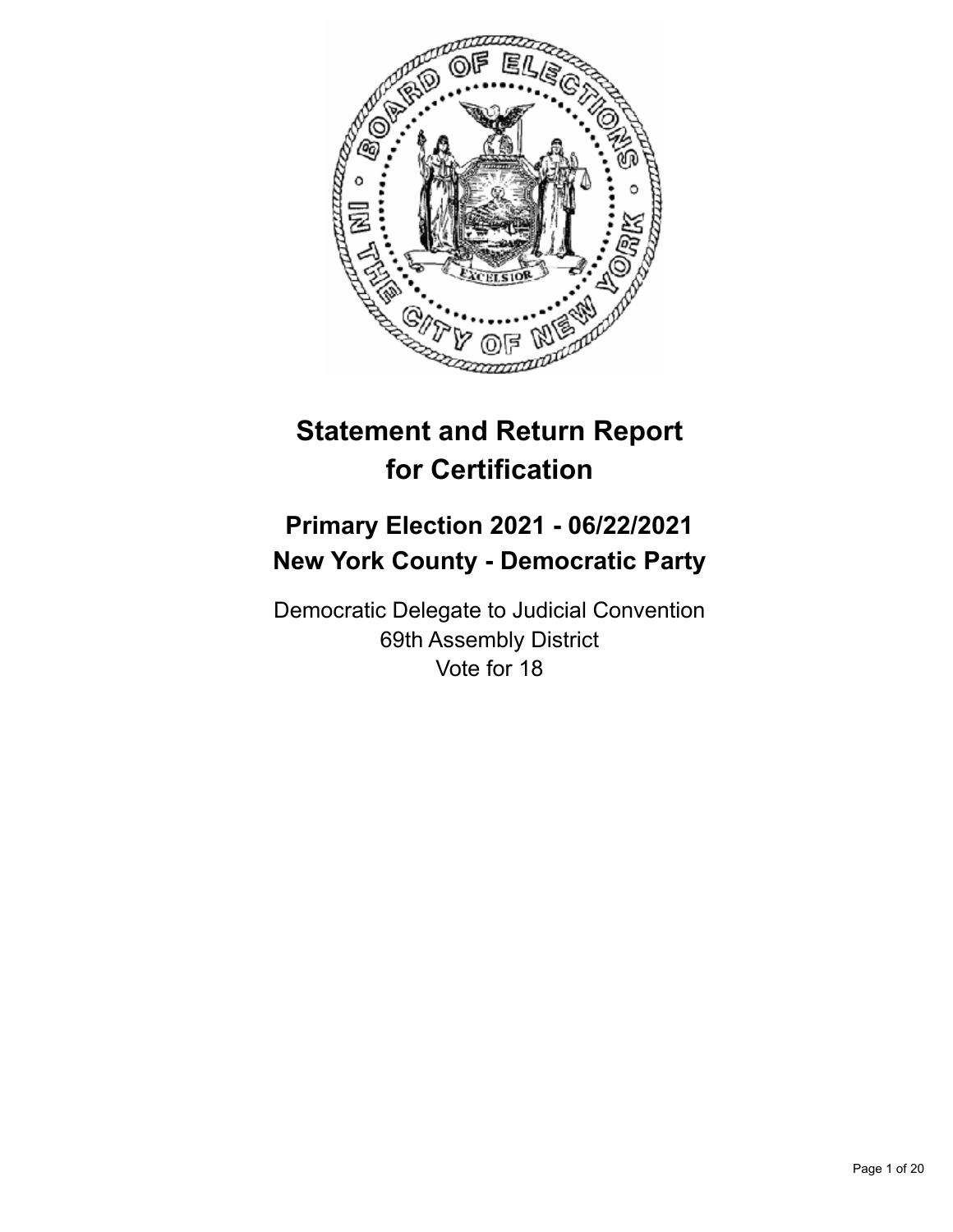

| <b>PUBLIC COUNTER</b>                                    | 24,626       |
|----------------------------------------------------------|--------------|
| MANUALLY COUNTED EMERGENCY                               | 0            |
| <b>ABSENTEE / MILITARY</b>                               | 4,577        |
| <b>AFFIDAVIT</b>                                         | 227          |
| <b>Total Ballots</b>                                     | 29,430       |
| Less - Inapplicable Federal/Special Presidential Ballots | 0            |
| <b>Total Applicable Ballots</b>                          | 29,430       |
| <b>CARMEN OCASIO</b>                                     | 7,983        |
| <b>SANDRA WILLIAMS</b>                                   | 7,151        |
| <b>JUDITH MEDINA</b>                                     | 6,647        |
| <b>MICHAEL WALKER</b>                                    | 4,495        |
| <b>ALAN FLACKS</b>                                       | 5,718        |
| <b>LUIS ROMAN</b>                                        | 6,082        |
| <b>KENNETH SHERRILL</b>                                  | 5,447        |
| ELIZABETH A. KELLNER                                     | 8,287        |
| AMY J. PORTER                                            | 8,154        |
| <b>STEPHANIE PINTO</b>                                   | 7,878        |
| ALFRED P. PLACERES                                       | 5,180        |
| MARY B. PEPPITO                                          | 7,381        |
| <b>JUDITH B. YORK</b>                                    | 7,972        |
| <b>AUDREY ISAACS</b>                                     | 7,883        |
| CATHARINE A. GRAD                                        | 7,464        |
| JOELLA A.C. JONES                                        | 7,039        |
| <b>JOSHUA PEPPER</b>                                     | 5,553        |
| <b>HEATHER DUCHARME</b>                                  | 7,288        |
| <b>SHARON S. SILBERFARB</b>                              | 7,223        |
| <b>DEBORAH THOMAS</b>                                    | 7,583        |
| PATRICK S. ALMONRODE                                     | 4,735        |
| CAROL L. VAN DEUSEN                                      | 7,150        |
| <b>CARMEN R. QUINONES</b>                                | 5,126        |
| AARON JUDGE (WRITE-IN)                                   | 1            |
| AARON SIEGEL (WRITE-IN)                                  | 1            |
| ABE GOLDSTEIN (WRITE-IN)                                 | 1            |
| ADAM HERBST (WRITE-IN)                                   | 1            |
| ADAM KINERY (WRITE-IN)                                   | 1            |
| ADAM MLODOZENICE (WRITE-IN)                              | 1            |
| ADAM PHILLIPS (WRITE-IN)                                 | 1            |
| ADAM ROSENBERG (WRITE-IN)                                | 1            |
| ADRIANO ESPAILLAT (WRITE-IN)                             | 1            |
| AFSI KHOT (WRITE-IN)                                     | 1            |
| AHSAN SAID KHAN (WRITE-IN)                               | 1            |
| AIKKA WAHI (WRITE-IN)                                    | 1            |
| AJMAL ALAMI (WRITE-IN)                                   | 1            |
| AL TAYLOR (WRITE-IN)                                     | 1            |
| ALAN B. VICKEN (WRITE-IN)                                | 1            |
| ALEX FRASER (WRITE-IN)                                   | $\mathbf{1}$ |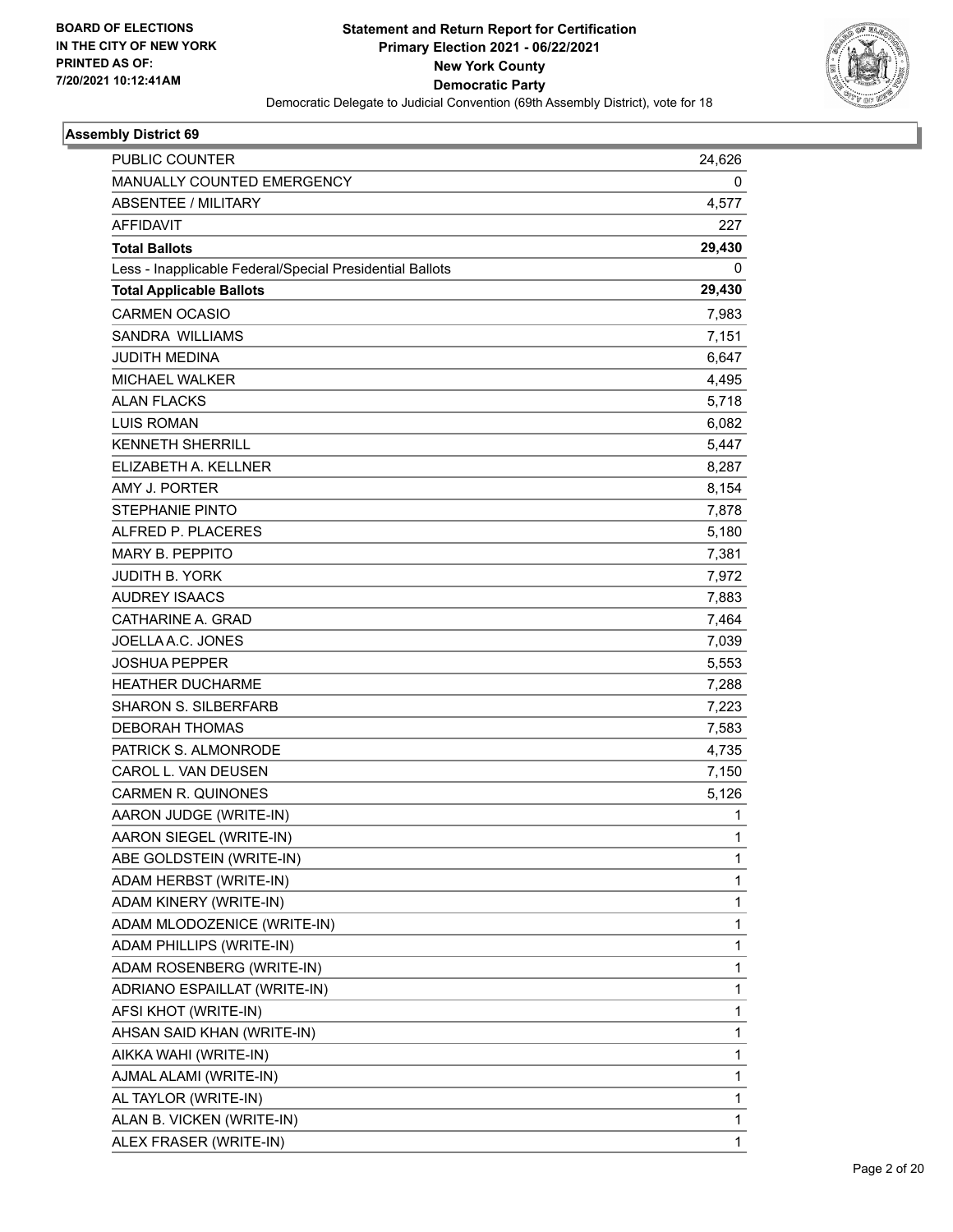

| ALEXANDER GRANT SIMPSON (WRITE-IN) | 1 |
|------------------------------------|---|
| ALICE FONTIER (WRITE-IN)           | 1 |
| ALICIA HOLLINGER (WRITE-IN)        | 1 |
| ALISON MOREORGO (WRITE-IN)         | 1 |
| ALLEN YANG (WRITE-IN)              | 1 |
| ALLISON DOWNING (WRITE-IN)         | 2 |
| ALVIN BRAGG (WRITE-IN)             | 1 |
| AMAN ALI (WRITE-IN)                | 1 |
| AMELIA HERNANDEZ (WRITE-IN)        | 1 |
| ANA OAKES (WRITE-IN)               | 2 |
| ANALISA TORRES (WRITE-IN)          | 1 |
| ANASTISIA KURY (WRITE-IN)          | 1 |
| ANDREW BLACK (WRITE-IN)            | 1 |
| ANDREW CELLI (WRITE-IN)            | 2 |
| ANDREW GOLDMAN (WRITE-IN)          | 1 |
| ANDREW LANG (WRITE-IN)             | 1 |
| ANDREW PODOLIN (WRITE-IN)          | 1 |
| ANDREW POWERS (WRITE-IN)           | 1 |
| ANDREW YANG (WRITE-IN)             | 1 |
| ANN MANDESE (WRITE-IN)             | 1 |
| ANN WURGDEN (WRITE-IN)             | 1 |
| ANNA KNIERIM (WRITE-IN)            | 1 |
| ANNIE COSTIMANZO (WRITE-IN)        | 1 |
| ANTHONY EANGEL (WRITE-IN)          | 1 |
| ANTHONY FLETCHER (WRITE-IN)        | 1 |
| ANTHONY LOWELL PADMORE (WRITE-IN)  | 1 |
| ANTHONY THOMAS (WRITE-IN)          | 1 |
| ARIA FALCONE (WRITE-IN)            | 1 |
| ARIA GOLDSTEIN (WRITE-IN)          | 1 |
| ARIANNA PHILLIPS (WRITE-IN)        | 1 |
| ARTHUR WEINSTEIN (WRITE-IN)        | 2 |
| ATLAS DE VOIDERE (WRITE-IN)        | 1 |
| <b>BAILEY NICHOLS (WRITE-IN)</b>   | 1 |
| <b>BARACK OBAMA (WRITE-IN)</b>     | 1 |
| BARRY LEIWANT (WRITE-IN)           | 1 |
| BERNIE SANDERS (WRITE-IN)          | 1 |
| BILL CLINTON (WRITE-IN)            | 1 |
| BILL DE BLASIO (WRITE-IN)          | 2 |
| BILL RISEN (WRITE-IN)              | 1 |
| BILLY MCKINNEY (WRITE-IN)          | 1 |
| <b>BOBBY MORGR (WRITE-IN)</b>      | 1 |
| BRANDON NITAD (WRITE-IN)           | 1 |
| BRETT HINE (WRITE-IN)              | 1 |
| BRIAN LEHRER (WRITE-IN)            | 1 |
| BRIAN LEVY (WRITE-IN)              | 1 |
| <b>BRUCE BENNETT (WRITE-IN)</b>    | 2 |
|                                    |   |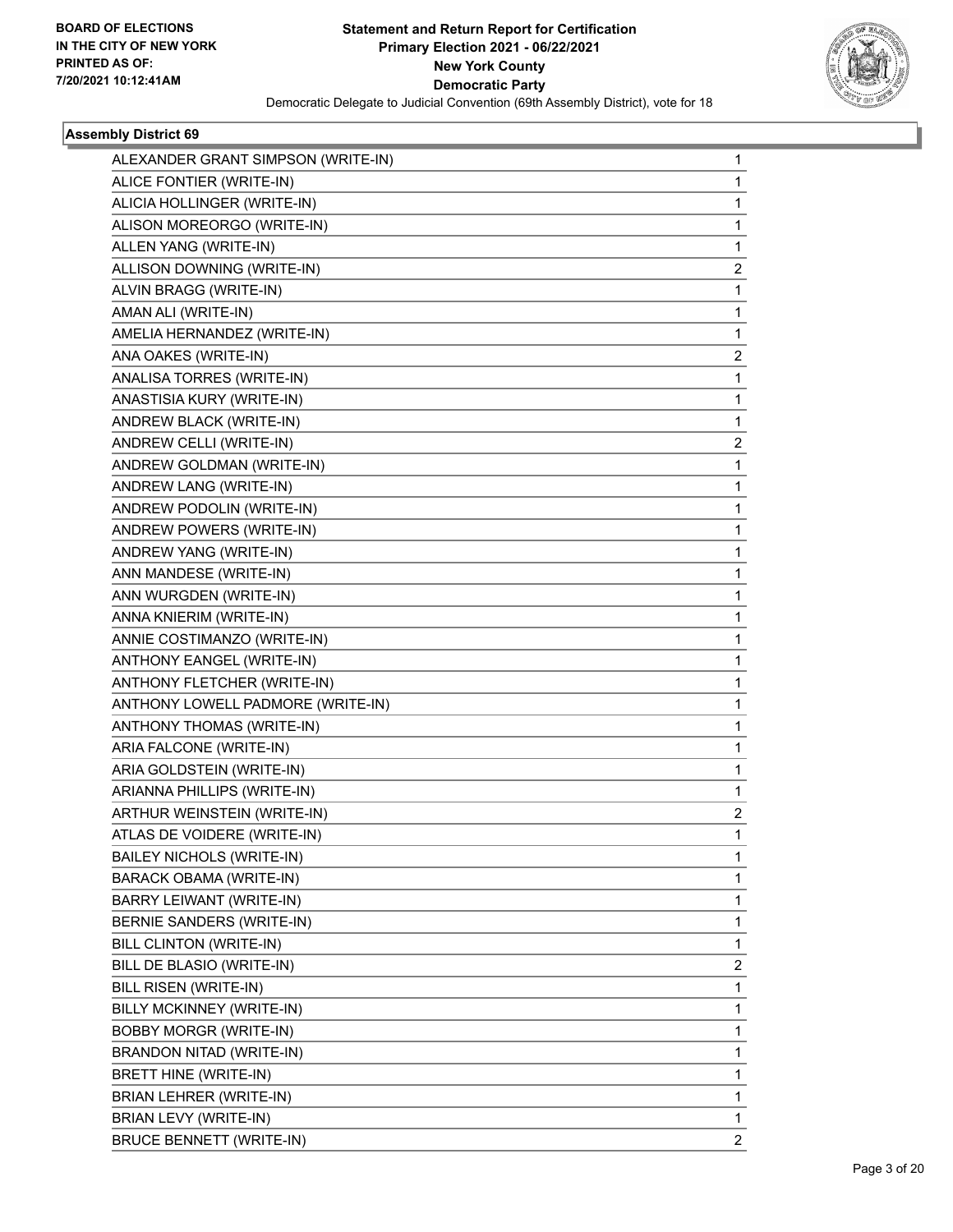

| BRYAN KANG (WRITE-IN)          | 1  |
|--------------------------------|----|
| CAITLYA CLARK (WRITE-IN)       | 1  |
| CAMILLE FLETCHER (WRITE-IN)    | 1  |
| CARLOS R. HERAS (WRITE-IN)     | 3  |
| CARMEN DE LA ROSA (WRITE-IN)   | 1  |
| CAROLINE REED (WRITE-IN)       | 1  |
| CAROLINE SCHWAB (WRITE-IN)     | 1. |
| CAROLYN FAST (WRITE-IN)        | 1  |
| CHARLES GROSS (WRITE-IN)       | 1  |
| CHARLES LINEHAN (WRITE-IN)     | 1. |
| CHARLIE RANGEL (WRITE-IN)      | 1  |
| CHERYL LANCE (WRITE-IN)        | 1  |
| CHIKA OKAFOR (WRITE-IN)        | 1. |
| CHRIS D'ONDFRIO (WRITE-IN)     | 1  |
| CHRIS GASPAR (WRITE-IN)        | 1  |
| CHRIS PAUL (WRITE-IN)          | 1. |
| CHRISTINE J. VICKEN (WRITE-IN) | 1  |
| CHRISTOPHER GALI (WRITE-IN)    | 1  |
| CIJA HUANEY (WRITE-IN)         | 1  |
| CLAIRE THEOBTE (WRITE-IN)      | 1  |
| CLIFF PAUL (WRITE-IN)          | 1  |
| CLYDE LEVY (WRITE-IN)          | 1. |
| CORY ZIMMERMAN (WRITE-IN)      | 1  |
| CURTIS SLIWA (WRITE-IN)        | 1  |
| CYNTHIA DOTY (WRITE-IN)        | 1  |
| CYNTHIA TIBBS (WRITE-IN)       | 1  |
| DAHALIA WILSON (WRITE-IN)      | 1  |
| DAN COHEN (WRITE-IN)           | 1. |
| DAN FASULO (WRITE-IN)          | 1  |
| DAN JACOB (WRITE-IN)           | 1  |
| DAN SHIN (WRITE-IN)            | 1  |
| DAN ZWEIG (WRITE-IN)           | 1  |
| DANA ROBBINS (WRITE-IN)        | 1  |
| DANI SCHWARTZ (WRITE-IN)       | 1. |
| DANIEL FAKTOROVICH (WRITE-IN)  | 1  |
| DANIELLE COOPER (WRITE-IN)     | 1  |
| DANIELLE SKAWGARD (WRITE-IN)   | 1. |
| DARYL N. MILES (WRITE-IN)      | 1  |
| DAVID DHAYON (WRITE-IN)        | 1  |
| DAVID GALANTER (WRITE-IN)      | 1. |
| DAVID J. LIPSKY (WRITE-IN)     | 1  |
| DAVID LEBOWITZ (WRITE-IN)      | 1  |
| DEBI CORNWALL (WRITE-IN)       | 1. |
| DELICIA THOMAS (WRITE-IN)      | 1  |
| DELPHINE S. TAYLOR (WRITE-IN)  | 1  |
| DIANA AYALA (WRITE-IN)         | 1  |
|                                |    |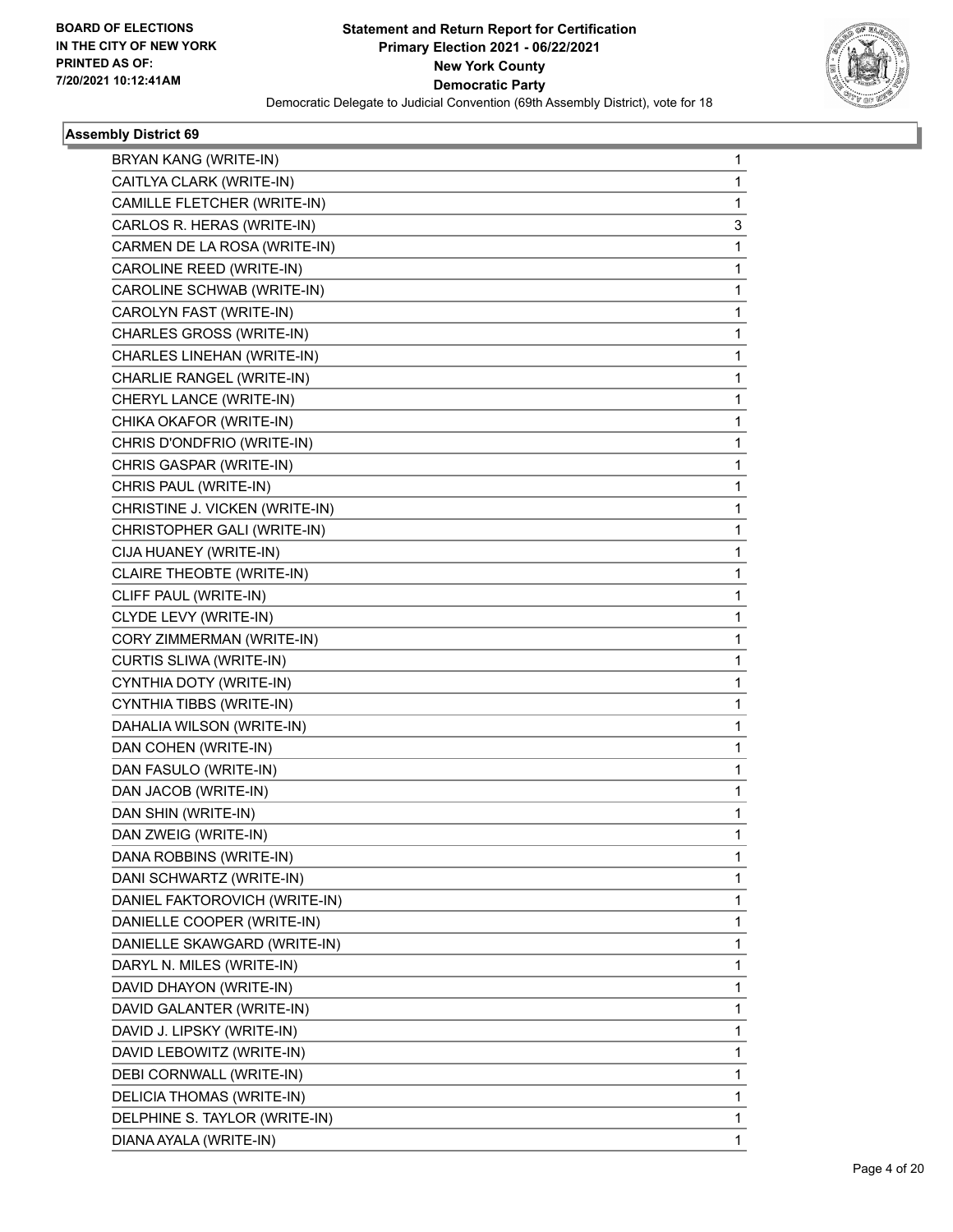

| DIANA BASSO (WRITE-IN)              |                                                                                                                                                                                                                                                                                                                                                                                                                                                                                                                                                                                                                                 |
|-------------------------------------|---------------------------------------------------------------------------------------------------------------------------------------------------------------------------------------------------------------------------------------------------------------------------------------------------------------------------------------------------------------------------------------------------------------------------------------------------------------------------------------------------------------------------------------------------------------------------------------------------------------------------------|
|                                     | 1                                                                                                                                                                                                                                                                                                                                                                                                                                                                                                                                                                                                                               |
| DIANA TYLER (WRITE-IN)              | 1                                                                                                                                                                                                                                                                                                                                                                                                                                                                                                                                                                                                                               |
| DIANE FADER (WRITE-IN)              | 1                                                                                                                                                                                                                                                                                                                                                                                                                                                                                                                                                                                                                               |
|                                     | 1                                                                                                                                                                                                                                                                                                                                                                                                                                                                                                                                                                                                                               |
| DIANNE MORALES (WRITE-IN)           | 1                                                                                                                                                                                                                                                                                                                                                                                                                                                                                                                                                                                                                               |
|                                     | 1                                                                                                                                                                                                                                                                                                                                                                                                                                                                                                                                                                                                                               |
|                                     | 2                                                                                                                                                                                                                                                                                                                                                                                                                                                                                                                                                                                                                               |
|                                     | 1                                                                                                                                                                                                                                                                                                                                                                                                                                                                                                                                                                                                                               |
|                                     | 2                                                                                                                                                                                                                                                                                                                                                                                                                                                                                                                                                                                                                               |
|                                     | 1                                                                                                                                                                                                                                                                                                                                                                                                                                                                                                                                                                                                                               |
|                                     | 1                                                                                                                                                                                                                                                                                                                                                                                                                                                                                                                                                                                                                               |
|                                     | 1                                                                                                                                                                                                                                                                                                                                                                                                                                                                                                                                                                                                                               |
|                                     | 1                                                                                                                                                                                                                                                                                                                                                                                                                                                                                                                                                                                                                               |
|                                     | 1                                                                                                                                                                                                                                                                                                                                                                                                                                                                                                                                                                                                                               |
|                                     | 1                                                                                                                                                                                                                                                                                                                                                                                                                                                                                                                                                                                                                               |
|                                     | 7                                                                                                                                                                                                                                                                                                                                                                                                                                                                                                                                                                                                                               |
|                                     | 1                                                                                                                                                                                                                                                                                                                                                                                                                                                                                                                                                                                                                               |
|                                     | 1                                                                                                                                                                                                                                                                                                                                                                                                                                                                                                                                                                                                                               |
|                                     | 1                                                                                                                                                                                                                                                                                                                                                                                                                                                                                                                                                                                                                               |
|                                     | 1                                                                                                                                                                                                                                                                                                                                                                                                                                                                                                                                                                                                                               |
|                                     | 2                                                                                                                                                                                                                                                                                                                                                                                                                                                                                                                                                                                                                               |
|                                     | 1                                                                                                                                                                                                                                                                                                                                                                                                                                                                                                                                                                                                                               |
|                                     | 1                                                                                                                                                                                                                                                                                                                                                                                                                                                                                                                                                                                                                               |
| ELOM AMEMATERO (WRITE-IN)           | 1                                                                                                                                                                                                                                                                                                                                                                                                                                                                                                                                                                                                                               |
|                                     | 1                                                                                                                                                                                                                                                                                                                                                                                                                                                                                                                                                                                                                               |
|                                     | 1                                                                                                                                                                                                                                                                                                                                                                                                                                                                                                                                                                                                                               |
| EMMA SCHWAB (WRITE-IN)              | 1                                                                                                                                                                                                                                                                                                                                                                                                                                                                                                                                                                                                                               |
| ENI YOUNG KIM (WRITE-IN)            | 1                                                                                                                                                                                                                                                                                                                                                                                                                                                                                                                                                                                                                               |
|                                     | 1                                                                                                                                                                                                                                                                                                                                                                                                                                                                                                                                                                                                                               |
| ERNEST FALTZ (WRITE-IN)             | 1                                                                                                                                                                                                                                                                                                                                                                                                                                                                                                                                                                                                                               |
| ERNEST FRITZ (WRITE-IN)             | 1                                                                                                                                                                                                                                                                                                                                                                                                                                                                                                                                                                                                                               |
| ETHAN KRASNOO (WRITE-IN)            | 1                                                                                                                                                                                                                                                                                                                                                                                                                                                                                                                                                                                                                               |
| EVA NAVOW (WRITE-IN)                | 1                                                                                                                                                                                                                                                                                                                                                                                                                                                                                                                                                                                                                               |
| FARRELL BRADY (WRITE-IN)            | 1                                                                                                                                                                                                                                                                                                                                                                                                                                                                                                                                                                                                                               |
| FRANCISCO LINDOR (WRITE-IN)         | 1                                                                                                                                                                                                                                                                                                                                                                                                                                                                                                                                                                                                                               |
| GABRIEL LEDENSHIEN (WRITE-IN)       | 1                                                                                                                                                                                                                                                                                                                                                                                                                                                                                                                                                                                                                               |
| GABRIEL SPERBER (WRITE-IN)          | 1                                                                                                                                                                                                                                                                                                                                                                                                                                                                                                                                                                                                                               |
| <b>GABRIELLE KENNEDY (WRITE-IN)</b> | 1                                                                                                                                                                                                                                                                                                                                                                                                                                                                                                                                                                                                                               |
| GAIL WRIGHT (WRITE-IN)              | 1                                                                                                                                                                                                                                                                                                                                                                                                                                                                                                                                                                                                                               |
| <b>GALE BREWER (WRITE-IN)</b>       | 1                                                                                                                                                                                                                                                                                                                                                                                                                                                                                                                                                                                                                               |
| GEOFF A. BOEHM (WRITE-IN)           | 1                                                                                                                                                                                                                                                                                                                                                                                                                                                                                                                                                                                                                               |
| <b>GEORGE FOREMAN (WRITE-IN)</b>    | 1                                                                                                                                                                                                                                                                                                                                                                                                                                                                                                                                                                                                                               |
| <b>GERMAN ROMERO (WRITE-IN)</b>     | 1                                                                                                                                                                                                                                                                                                                                                                                                                                                                                                                                                                                                                               |
| <b>GERRIT COLE (WRITE-IN)</b>       | 1                                                                                                                                                                                                                                                                                                                                                                                                                                                                                                                                                                                                                               |
| GIULIA PRERITI (WRITE-IN)           | 1                                                                                                                                                                                                                                                                                                                                                                                                                                                                                                                                                                                                                               |
| <b>GLENN GUCCIARDO (WRITE-IN)</b>   | 1                                                                                                                                                                                                                                                                                                                                                                                                                                                                                                                                                                                                                               |
|                                     | DIANE GREY (WRITE-IN)<br>DOMINIC SMITH (WRITE-IN)<br>DONALD J. TRUMP (WRITE-IN)<br>DR. JILL BIDEN (WRITE-IN)<br>EARL WOOD (WRITE-IN)<br>ED POWERS (WRITE-IN)<br>EDDIE KNIERIM (WRITE-IN)<br>EDWARD D FRAZIER (WRITE-IN)<br>EDWARD J. DECKER (WRITE-IN)<br>EDWIN DIAZ (WRITE-IN)<br>EIRAN WEINBERG (WRITE-IN)<br>ELAINE HAZZARD (WRITE-IN)<br>ELEANA HOGAN (WRITE-IN)<br>ELISSA LEVY (WRITE-IN)<br>ELIZA ORLINS (WRITE-IN)<br>ELIZABETH KOURY (WRITE-IN)<br>ELLA WICKNAM (WRITE-IN)<br>ELLIOT SPITER (WRITE-IN)<br>ELLIOTT BRILL (WRITE-IN)<br>EMILY OLSHANSKY (WRITE-IN)<br>EMILY SHEN (WRITE-IN)<br>ERIC VON COELLN (WRITE-IN) |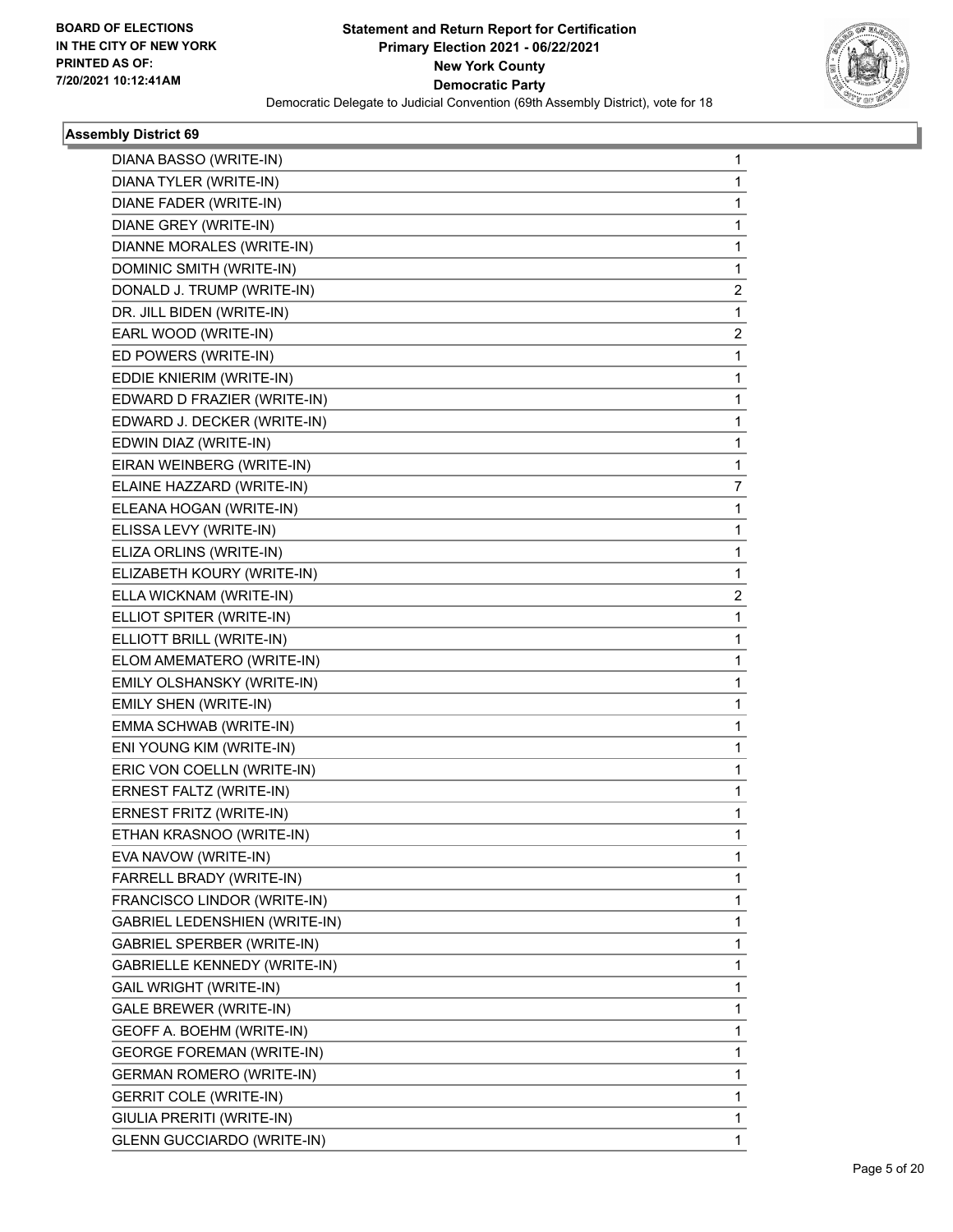

| <b>GORDO ROMAN (WRITE-IN)</b>      | 1                       |
|------------------------------------|-------------------------|
| <b>GRACE VEE (WRITE-IN)</b>        | 1                       |
| GRETCHEN BOUGE (WRITE-IN)          | 1                       |
| <b>GRETCHEN BROGES (WRITE-IN)</b>  | 1                       |
| <b>GRETCHEN WARSLEY (WRITE-IN)</b> | 1                       |
| <b>GRIFFIN SHELLEY (WRITE-IN)</b>  | 1                       |
| HAL BERGOLD (WRITE-IN)             | 1                       |
| HAL PHILLIPS (WRITE-IN)            | 1                       |
| HANNAH EHRINSPIEL (WRITE-IN)       | 1                       |
| HELEN ROSENTHAL (WRITE-IN)         | 1                       |
| HENRY AERY (WRITE-IN)              | 1                       |
| HENRY KNIERIM (WRITE-IN)           | 1                       |
| HERBERT MICHAEL (WRITE-IN)         | 1                       |
| HILLARY CLINTON (WRITE-IN)         | 1                       |
| HILLEL JACOB (WRITE-IN)            | 1                       |
| HOPE LEE (WRITE-IN)                | 1                       |
| HUNTER BIDEN (WRITE-IN)            | 1                       |
| IMAN JAROUDI (WRITE-IN)            | 1                       |
| IRA SELDMAN (WRITE-IN)             | 2                       |
| IRENE DESS (WRITE-IN)              | $\overline{\mathbf{c}}$ |
| ISIDRA VEGA (WRITE-IN)             | 1                       |
| IVANKA TRUMP (WRITE-IN)            | 1                       |
| J.D DAVIS (WRITE-IN)               | 1                       |
| JACHOMS PUBER (WRITE-IN)           | 1                       |
| JACOB DEGROM (WRITE-IN)            | 2                       |
| JAKE COLOSA (WRITE-IN)             | 1                       |
| JAMES ARROWSMITH (WRITE-IN)        | 1                       |
| JAMES CONNELL III (WRITE-IN)       | 1                       |
| JAMES LEVINE (WRITE-IN)            | 1                       |
| JAMES MCCAM (WRITE-IN)             | 1                       |
| JAMIE POWERS (WRITE-IN)            | 1                       |
| JANET KOSHER (WRITE-IN)            | 1                       |
| JAY R. HALFON (WRITE-IN)           | 1                       |
| JED WELLS (WRITE-IN)               | 1                       |
| JEFF MENEI (WRITE-IN)              | 1                       |
| JEFFERY PRICE (WRITE-IN)           | 1                       |
| JENNETTE TOOMER (WRITE-IN)         | 1                       |
| JENNIFER COLYER (WRITE-IN)         | 1                       |
| JENNIFER FRANKLAN (WRITE-IN)       | 1                       |
| JENNY LIN (WRITE-IN)               | 1                       |
| JERRALD NADLER (WRITE-IN)          | 1                       |
| <b>JESSE LEGROS (WRITE-IN)</b>     | 1                       |
| JESSICA SINGER (WRITE-IN)          | 1                       |
| <b>JESSICA THOMAS (WRITE-IN)</b>   | 1                       |
| JILL NELSON (WRITE-IN)             | 1                       |
| JILLIAN BONNANNE (WRITE-IN)        | 1                       |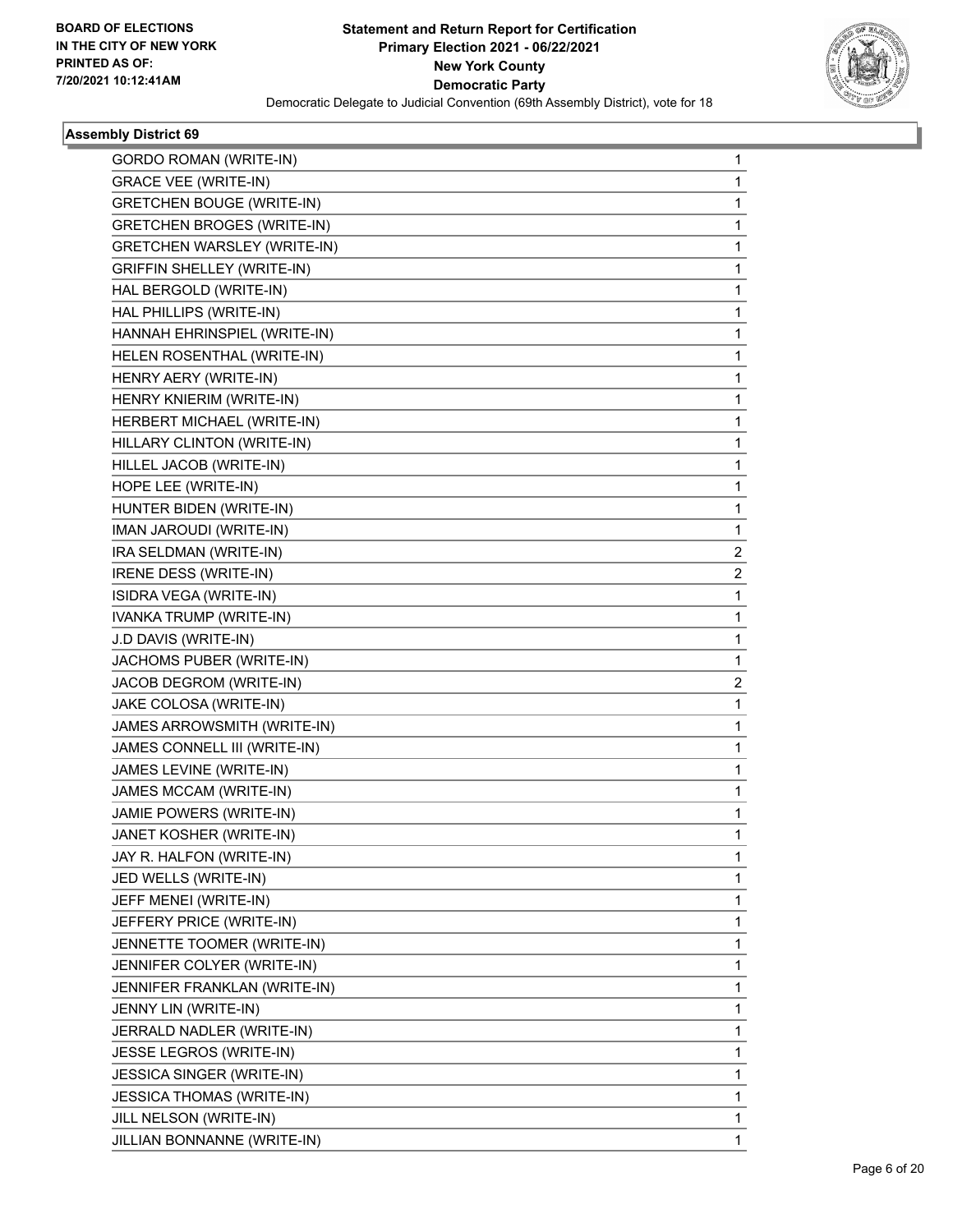

| JO ANN WHITEHORN (WRITE-IN)      | 1 |
|----------------------------------|---|
| JOAN GRECO (WRITE-IN)            | 2 |
| JOAN STUMPF (WRITE-IN)           | 1 |
| JOCLYN SCHELTZ (WRITE-IN)        | 1 |
| JODIE FISCHER (WRITE-IN)         | 1 |
| JOHN BARITA (WRITE-IN)           | 1 |
| JOHN CHAMBERS (WRITE-IN)         | 1 |
| JOHN CIANTRO (WRITE-IN)          | 1 |
| JOHN J. KENNY (WRITE-IN)         | 1 |
| JOHN LOWLASKI (WRITE-IN)         | 1 |
| JOHN PEREZ (WRITE-IN)            | 1 |
| JOHN POWERS (WRITE-IN)           | 1 |
| JOHN RIGORES (WRITE-IN)          | 1 |
| JON ABADY (WRITE-IN)             | 1 |
| JONATHAN LEVIN (WRITE-IN)        | 1 |
| JONATHAN MOORE (WRITE-IN)        | 1 |
| JONATHAN ROBERTS (WRITE-IN)      | 1 |
| JONATHAN VILLAR (WRITE-IN)       | 1 |
| JOSEPH COHEN (WRITE-IN)          | 1 |
| JOSEPH DARCY (WRITE-IN)          | 1 |
| JOSEPH ORLEANS (WRITE-IN)        | 1 |
| JOSEPH SELEH (WRITE-IN)          | 1 |
| JOSH ARBADOBA (WRITE-IN)         | 1 |
| JOSHUA STERN (WRITE-IN)          | 1 |
| JOSIAH OBORNY (WRITE-IN)         | 1 |
| JULE MEIN (WRITE-IN)             | 1 |
| <b>JULIUS MORRIS (WRITE-IN)</b>  | 1 |
| JUMAANE D. WILLIAMS (WRITE-IN)   | 2 |
| <b>JUSTIN SPINO (WRITE-IN)</b>   | 1 |
| KAREN DIETSHE (WRITE-IN)         | 1 |
| KAREN GOLDSTEIN (WRITE-IN)       | 1 |
| KARL LAVY (WRITE-IN)             | 1 |
| KASIA DONAHUE (WRITE-IN)         | 1 |
| KATHERINE B. HARRISON (WRITE-IN) | 1 |
| KATIE HYDE (WRITE-IN)            | 1 |
| KAY MURRAY (WRITE-IN)            | 1 |
| KENNETH B. ROBERTS (WRITE-IN)    | 1 |
| KENNETH BELKIN (WRITE-IN)        | 1 |
| KEVIN BAKER (WRITE-IN)           | 1 |
| <b>KEVIN BURSON (WRITE-IN)</b>   | 1 |
| KEVIN PILLAR (WRITE-IN)          | 1 |
| KEVIN SMITH (WRITE-IN)           | 1 |
| KRISTEN CERRERO (WRITE-IN)       | 1 |
| LABIBA CHOWDHUNG (WRITE-IN)      | 1 |
| LANDON WICKNAM (WRITE-IN)        | 3 |
| LASA TRUMP (WRITE-IN)            | 1 |
|                                  |   |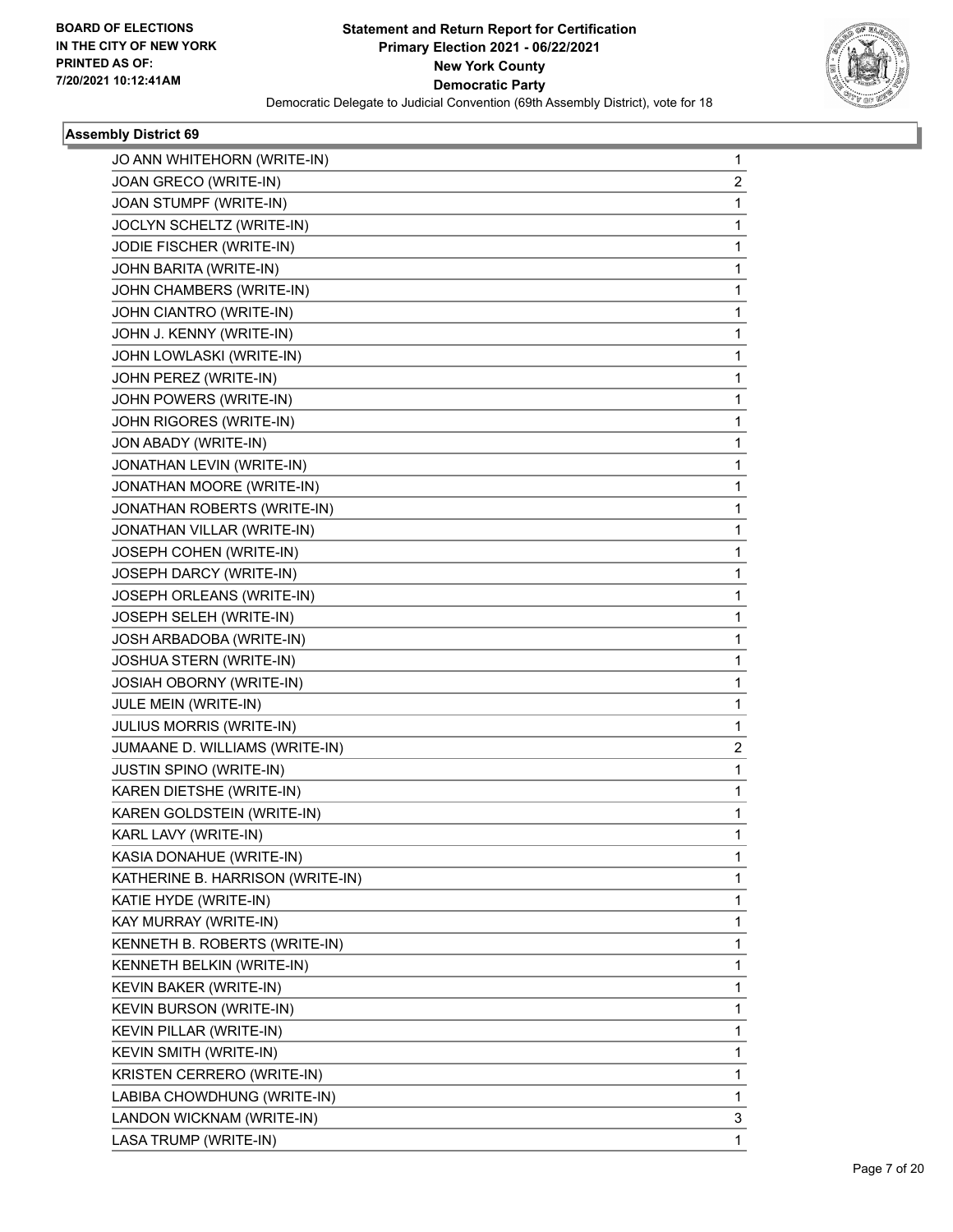

| LEAIS G KEISUOFF (WRITE-IN)      | 1 |
|----------------------------------|---|
| LEE BOLLINGER (WRITE-IN)         | 1 |
| LEE ROLONIT (WRITE-IN)           | 1 |
| LESLE MURPHY (WRITE-IN)          | 1 |
| LESLIE POWERS (WRITE-IN)         | 1 |
| LEWIS C. TAISHAFF (WRITE-IN)     | 1 |
| LILLIAN ROBERTS (WRITE-IN)       | 1 |
| LINDA A ROSENTHAL (WRITE-IN)     | 1 |
| LINDSEY BOYLAN (WRITE-IN)        | 1 |
| LISA HOYES (WRITE-IN)            | 1 |
| LUCAS LARSON (WRITE-IN)          | 1 |
| LUCAS SORRENTINO (WRITE-IN)      | 1 |
| MALCOLM FONTIER (WRITE-IN)       | 1 |
| MANKA MEIS (WRITE-IN)            | 1 |
| MARCO HERNANDEZ (WRITE-IN)       | 1 |
| MARCUS STRUMAN (WRITE-IN)        | 1 |
| MARGARET CHIN (WRITE-IN)         | 1 |
| MARGARET STEINFELS (WRITE-IN)    | 1 |
| MARIA DUNZILO (WRITE-IN)         | 1 |
| MARIA ORDONEZ (WRITE-IN)         | 2 |
| MARINA LUTZ (WRITE-IN)           | 1 |
| MARISSA BRANSON (WRITE-IN)       | 1 |
| MARSHALL M. MATHERS (WRITE-IN)   | 1 |
| MARY HELE SPERBER (WRITE-IN)     | 1 |
| MARY LYNCH (WRITE-IN)            | 1 |
| MATHILDE DAVIS (WRITE-IN)        | 1 |
| MATTHEW LEBOWITZ (WRITE-IN)      | 1 |
| MAUD MARON (WRITE-IN)            | 1 |
| MAX TAFFER (WRITE-IN)            | 1 |
| MAXINE SLEYER (WRITE-IN)         | 1 |
| MCCAULY COKIN (WRITE-IN)         | 1 |
| MELAT ESKENDER (WRITE-IN)        | 1 |
| MELISSA MARK-VIVERITO (WRITE-IN) | 1 |
| MICHAEL BLOOMBERG (WRITE-IN)     | 2 |
| MICHAEL BRADLEY (WRITE-IN)       | 1 |
| MICHAEL CONFOLTO (WRITE-IN)      | 1 |
| MICHAEL GARLAND (WRITE-IN)       | 1 |
| MOLLY MURRAY (WRITE-IN)          | 1 |
| MRYA ROCHELSON (WRITE-IN)        | 1 |
| NAEHDM SICHERMAN (WRITE-IN)      | 1 |
| NANCY CONNERY (WRITE-IN)         | 1 |
| NAOMI MUIZ (WRITE-IN)            | 1 |
| NATALIE POWERS (WRITE-IN)        | 1 |
| NOAH KAUFMAN (WRITE-IN)          | 2 |
| NOAH PECHTER (WRITE-IN)          | 1 |
| NYDIA VELAZQUEZ (WRITE-IN)       | 1 |
|                                  |   |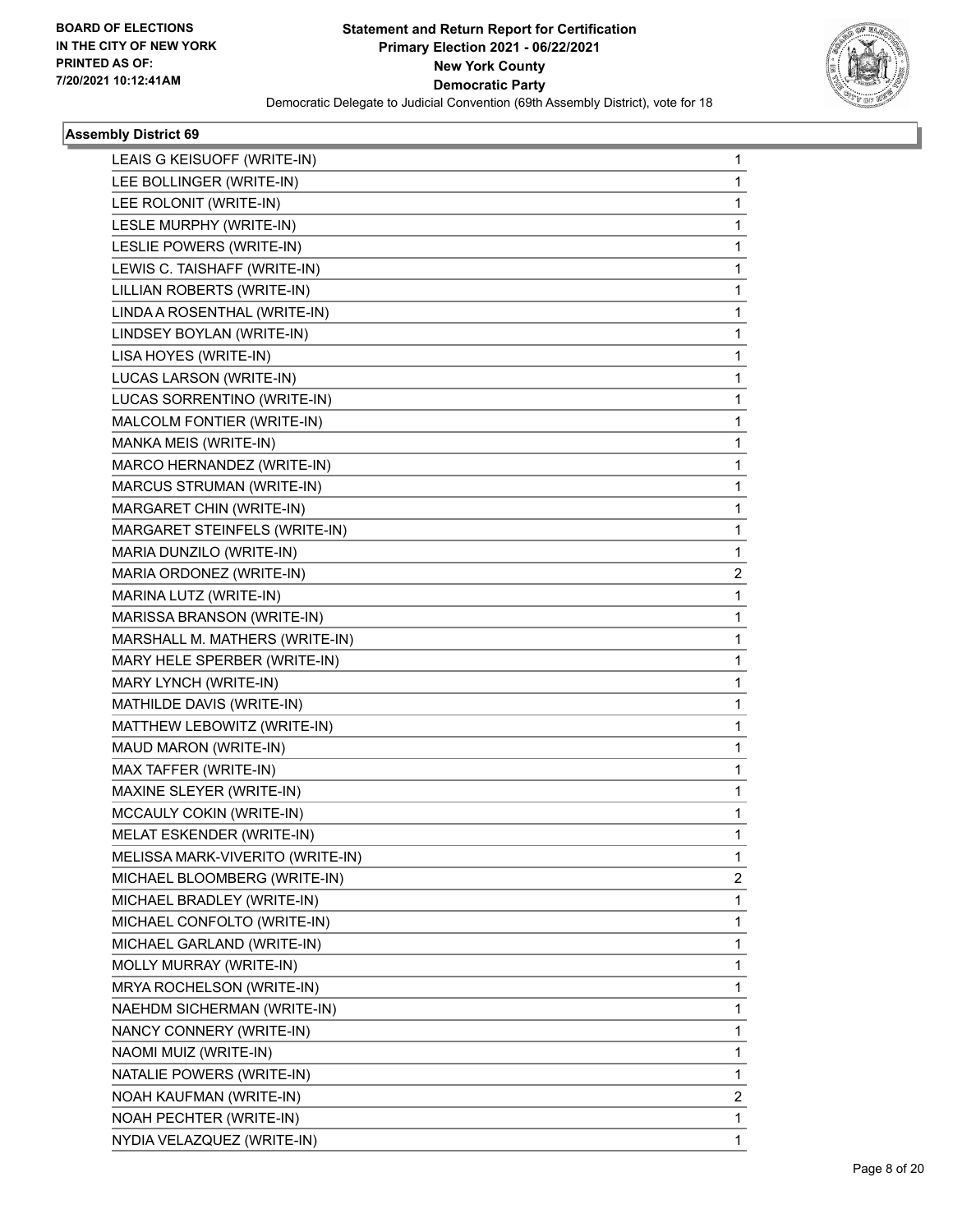

| OMER SEMAN (WRITE-IN)           | 2                       |
|---------------------------------|-------------------------|
| PAMELA ALLEN (WRITE-IN)         | 1                       |
| PAMELA HAYES (WRITE-IN)         | 1                       |
| PAPA M. MAN (WRITE-IN)          | 1.                      |
| PAPERBOY LOVE PRINCE (WRITE-IN) | 1                       |
| PATRICIA DARCY (WRITE-IN)       | 1                       |
| PAUL SHNEYER (WRITE-IN)         | 4                       |
| PEGGY L. COLLEN (WRITE-IN)      | $\overline{\mathbf{c}}$ |
| PENNAH EDWAK (WRITE-IN)         | 1                       |
| PETER ALONSO (WRITE-IN)         | 1.                      |
| PETER ZIMMERMAN (WRITE-IN)      | 1                       |
| PHILOMENA SAVARESE (WRITE-IN)   | 1                       |
| PHYLLIS SPERLING (WRITE-IN)     | $\mathbf{1}$            |
| QUINCY PRINESA (WRITE-IN)       | 1                       |
| RANDEE ROMANER (WRITE-IN)       | 1                       |
| RAYMOND SHMD (WRITE-IN)         | 1.                      |
| RAYMOND WONG (WRITE-IN)         | 1                       |
| RICHARD EMERY (WRITE-IN)        | 1                       |
| RICHARD ROBBINS (WRITE-IN)      | 1.                      |
| RICHARD SIEGEL (WRITE-IN)       | $\overline{\mathbf{c}}$ |
| RICHARD SONTEGRAH (WRITE-IN)    | 1                       |
| RISA FISHER (WRITE-IN)          | 1.                      |
| RISA SHOUD (WRITE-IN)           | 1                       |
| ROBERT BARDIN (WRITE-IN)        | 6                       |
| ROBERT BOTFIELD (WRITE-IN)      | $\mathbf{1}$            |
| ROBERT LEVY (WRITE-IN)          | 1                       |
| ROBERT SIMON (WRITE-IN)         | 1                       |
| ROBERT SUNDEEN (WRITE-IN)       | 1.                      |
| ROGER WAREHAN (WRITE-IN)        | 1                       |
| ROSS MOSKOWITZ (WRITE-IN)       | $\overline{2}$          |
| RUDI WEINBERG (WRITE-IN)        | $\mathbf{1}$            |
| RUDOLPH GIULIANI (WRITE-IN)     | 1                       |
| RUTH D. YOSHPAN (WRITE-IN)      | 1                       |
| SAM BARTOS (WRITE-IN)           | 5                       |
| SAMANTHA BEC (WRITE-IN)         | 1                       |
| SARA STEINBURG (WRITE-IN)       | 1                       |
| SARAH BRADLEY (WRITE-IN)        | 1.                      |
| SCOTT STRINGER (WRITE-IN)       | 1                       |
| SEAN MAGERS (WRITE-IN)          | $\overline{2}$          |
| SETH WEO (WRITE-IN)             | $\mathbf{1}$            |
| SHERRY LEIWANT (WRITE-IN)       | 1                       |
| SIMON CHAHAKA (WRITE-IN)        | 1                       |
| SLAYTON UNDERWOOD (WRITE-IN)    | 1.                      |
| SONJA WICKHAM (WRITE-IN)        | 1                       |
| STEPHANIE TEENAZIAN (WRITE-IN)  | 1                       |
| STEPHANIE TEGNAZIAN (WRITE-IN)  | 4                       |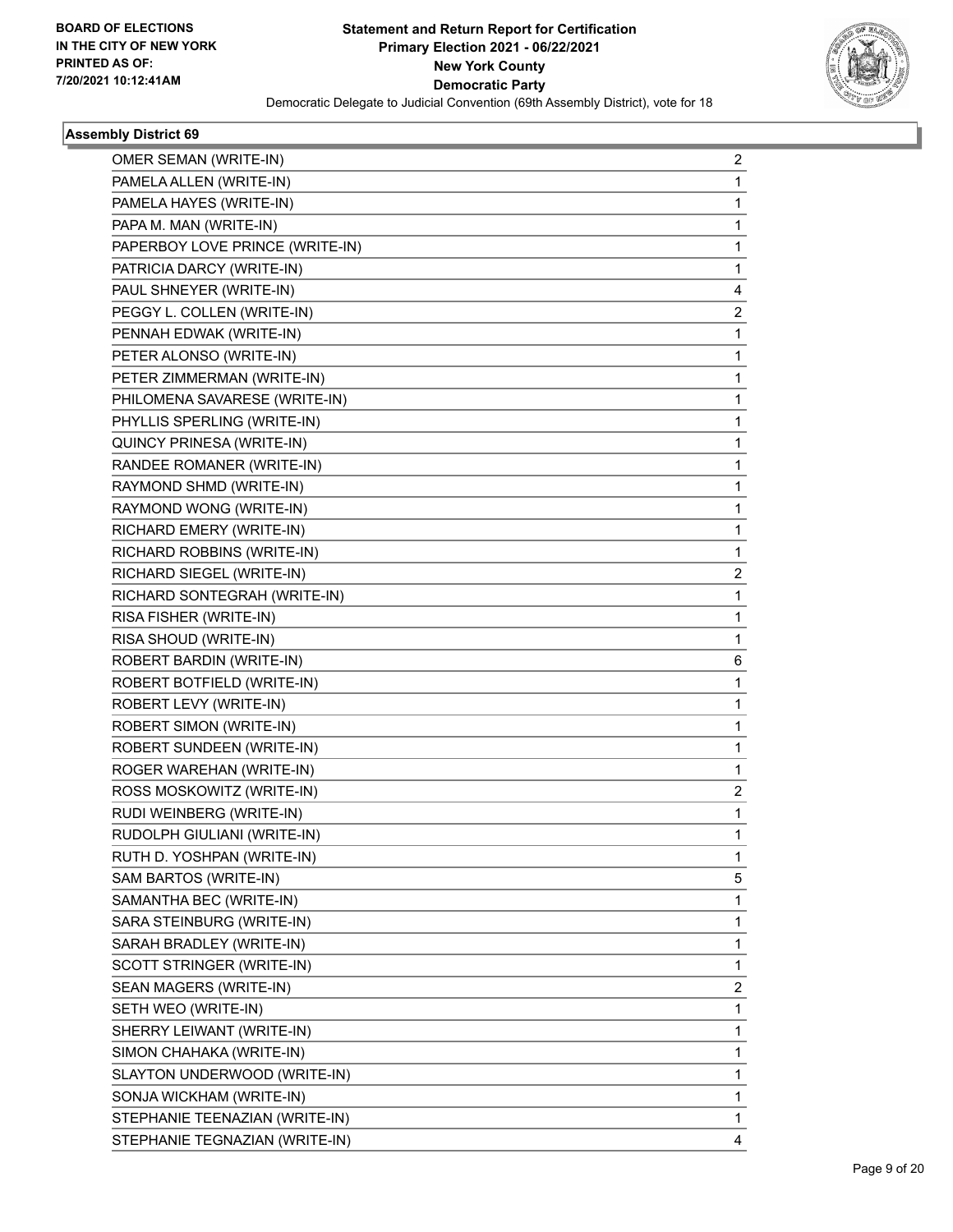

| STEPHEN A. MARSHALL (WRITE-IN)            | 1              |
|-------------------------------------------|----------------|
| STEPHEN ABRAMS-DOWNEY (WRITE-IN)          | $\mathbf{1}$   |
| STUART MAIH (WRITE-IN)                    | 1              |
| SUMAYA GONI (WRITE-IN)                    | 1              |
| SUSAN KUPTERBERG (WRITE-IN)               | 1              |
| SUSAN LARABE (WRITE-IN)                   | 1              |
| SUSAN LEE (WRITE-IN)                      | 1              |
| SUSAN STEMPLESKI (WRITE-IN)               | 1              |
| SUSANNA K. SHULL (WRITE-IN)               | 1              |
| TACKO FALL (WRITE-IN)                     | 1              |
| TAISRON WALKER (WRITE-IN)                 | 1              |
| TED PORETS (WRITE-IN)                     | 1              |
| TELAT AMAN (WRITE-IN)                     | 1              |
| THOMAS B. SHULL (WRITE-IN)                | 1              |
| THOMAS KNIERIM (WRITE-IN)                 | 1              |
| THOMAS NIO (WRITE-IN)                     | 1              |
| THOMAS SCOTT (WRITE-IN)                   | 1              |
| THOMAS SHEEDY (WRITE-IN)                  | 1              |
| TOBIN KOHANE (WRITE-IN)                   | 1              |
| TOM KLUN (WRITE-IN)                       | $\mathbf{1}$   |
| TOM THIBIDUM (WRITE-IN)                   | 1              |
| TREVOR MAX (WRITE-IN)                     | 1              |
| TYLER BRANCH (WRITE-IN)                   | 1              |
| TYLER ONE (WRITE-IN)                      | 1              |
| UNATTRIBUTABLE WRITE-IN (WRITE-IN)        | 171            |
| UNCOUNTED WRITE-IN PER STATUTE (WRITE-IN) | 2              |
| VERONICA BENNETT (WRITE-IN)               | 1              |
| VERONICA DIBARIDON (WRITE-IN)             | 1              |
| VERONICA STEVENS (WRITE-IN)               | 1              |
| VICTOR SHELLEY (WRITE-IN)                 | 1              |
| WENDY STRYKER (WRITE-IN)                  | 1              |
| WILLIAM HOGAR (WRITE-IN)                  | $\mathbf{1}$   |
| WILLIAM MILLER (WRITE-IN)                 | 1              |
| WILSON BEAN (WRITE-IN)                    | $\overline{c}$ |
| WINFRED MANION (WRITE-IN)                 | $\mathbf{1}$   |
| ZACK F. BOOSER (WRITE-IN)                 | $\mathbf 1$    |
| ZACK WEINER (WRITE-IN)                    | $\mathbf{1}$   |
| ZOILA MARTE (WRITE-IN)                    | $\mathbf{1}$   |
| ZOILE MARTE (WRITE-IN)                    | 1              |
| <b>Total Votes</b>                        | 156,015        |
| Unrecorded                                | 373,725        |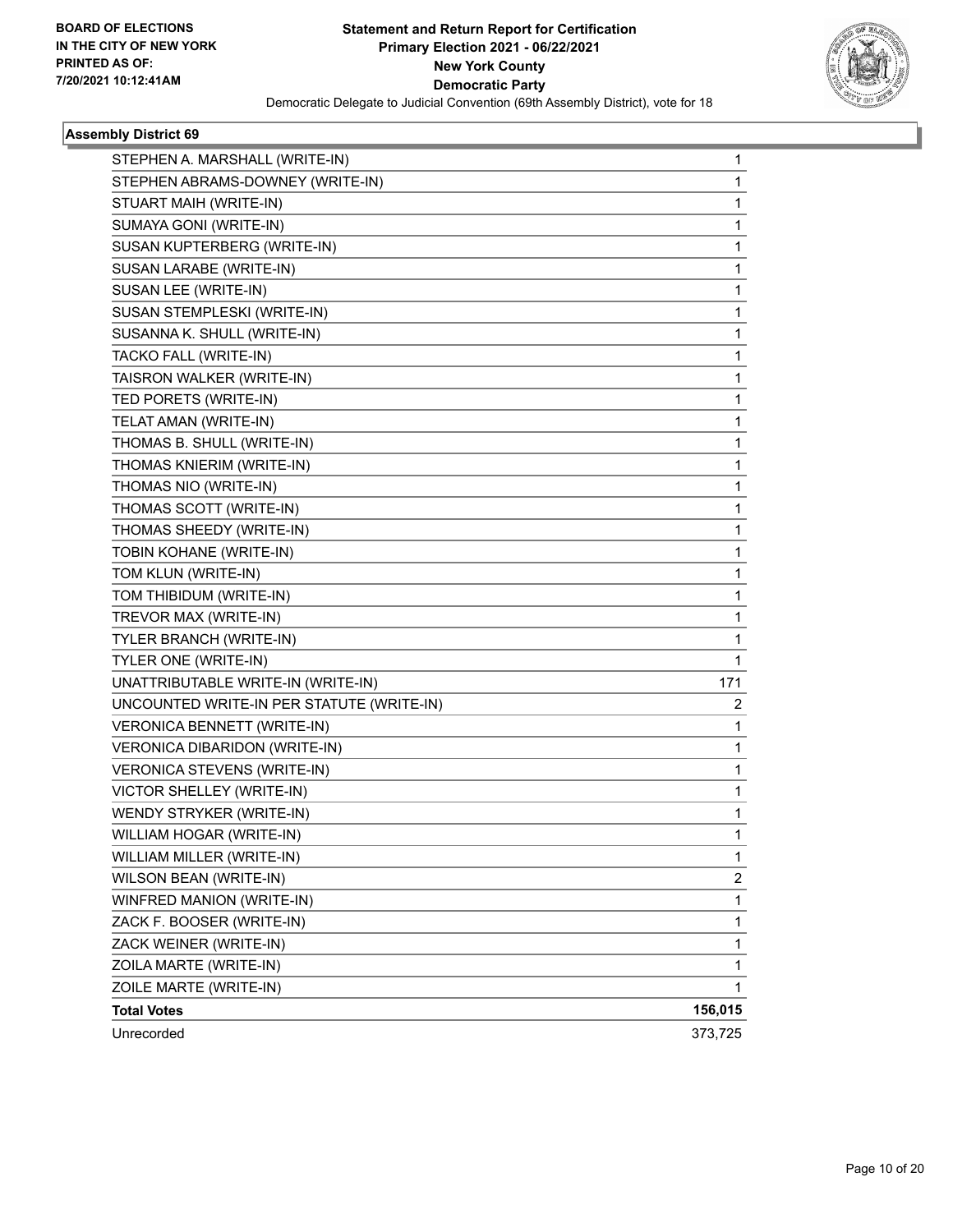

| <b>PUBLIC COUNTER</b>                                    | 24,626       |
|----------------------------------------------------------|--------------|
| MANUALLY COUNTED EMERGENCY                               | 0            |
| <b>ABSENTEE / MILITARY</b>                               | 4,577        |
| <b>AFFIDAVIT</b>                                         | 227          |
| <b>Total Ballots</b>                                     | 29,430       |
| Less - Inapplicable Federal/Special Presidential Ballots | 0            |
| <b>Total Applicable Ballots</b>                          | 29,430       |
| <b>CARMEN OCASIO</b>                                     | 7,983        |
| SANDRA WILLIAMS                                          | 7,151        |
| <b>JUDITH MEDINA</b>                                     | 6,647        |
| <b>MICHAEL WALKER</b>                                    | 4,495        |
| <b>ALAN FLACKS</b>                                       | 5,718        |
| <b>LUIS ROMAN</b>                                        | 6,082        |
| <b>KENNETH SHERRILL</b>                                  | 5,447        |
| ELIZABETH A. KELLNER                                     | 8,287        |
| AMY J. PORTER                                            | 8,154        |
| <b>STEPHANIE PINTO</b>                                   | 7,878        |
| ALFRED P. PLACERES                                       | 5,180        |
| <b>MARY B. PEPPITO</b>                                   | 7,381        |
| <b>JUDITH B. YORK</b>                                    | 7,972        |
| <b>AUDREY ISAACS</b>                                     | 7,883        |
| CATHARINE A. GRAD                                        | 7,464        |
| JOELLA A.C. JONES                                        | 7,039        |
| <b>JOSHUA PEPPER</b>                                     | 5,553        |
| <b>HEATHER DUCHARME</b>                                  | 7,288        |
| <b>SHARON S. SILBERFARB</b>                              | 7,223        |
| <b>DEBORAH THOMAS</b>                                    | 7,583        |
| PATRICK S. ALMONRODE                                     | 4,735        |
| CAROL L. VAN DEUSEN                                      | 7,150        |
| <b>CARMEN R. QUINONES</b>                                | 5,126        |
| AARON JUDGE (WRITE-IN)                                   | 1            |
| AARON SIEGEL (WRITE-IN)                                  | $\mathbf{1}$ |
| ABE GOLDSTEIN (WRITE-IN)                                 | 1            |
| ADAM HERBST (WRITE-IN)                                   | 1            |
| ADAM KINERY (WRITE-IN)                                   | 1            |
| ADAM MLODOZENICE (WRITE-IN)                              | 1            |
| ADAM PHILLIPS (WRITE-IN)                                 | 1            |
| ADAM ROSENBERG (WRITE-IN)                                | 1            |
| ADRIANO ESPAILLAT (WRITE-IN)                             | 1            |
| AFSI KHOT (WRITE-IN)                                     | 1            |
| AHSAN SAID KHAN (WRITE-IN)                               | 1            |
| AIKKA WAHI (WRITE-IN)                                    | 1            |
| AJMAL ALAMI (WRITE-IN)                                   | 1            |
| AL TAYLOR (WRITE-IN)                                     | 1            |
| ALAN B. VICKEN (WRITE-IN)                                | 1            |
| ALEX FRASER (WRITE-IN)                                   | 1            |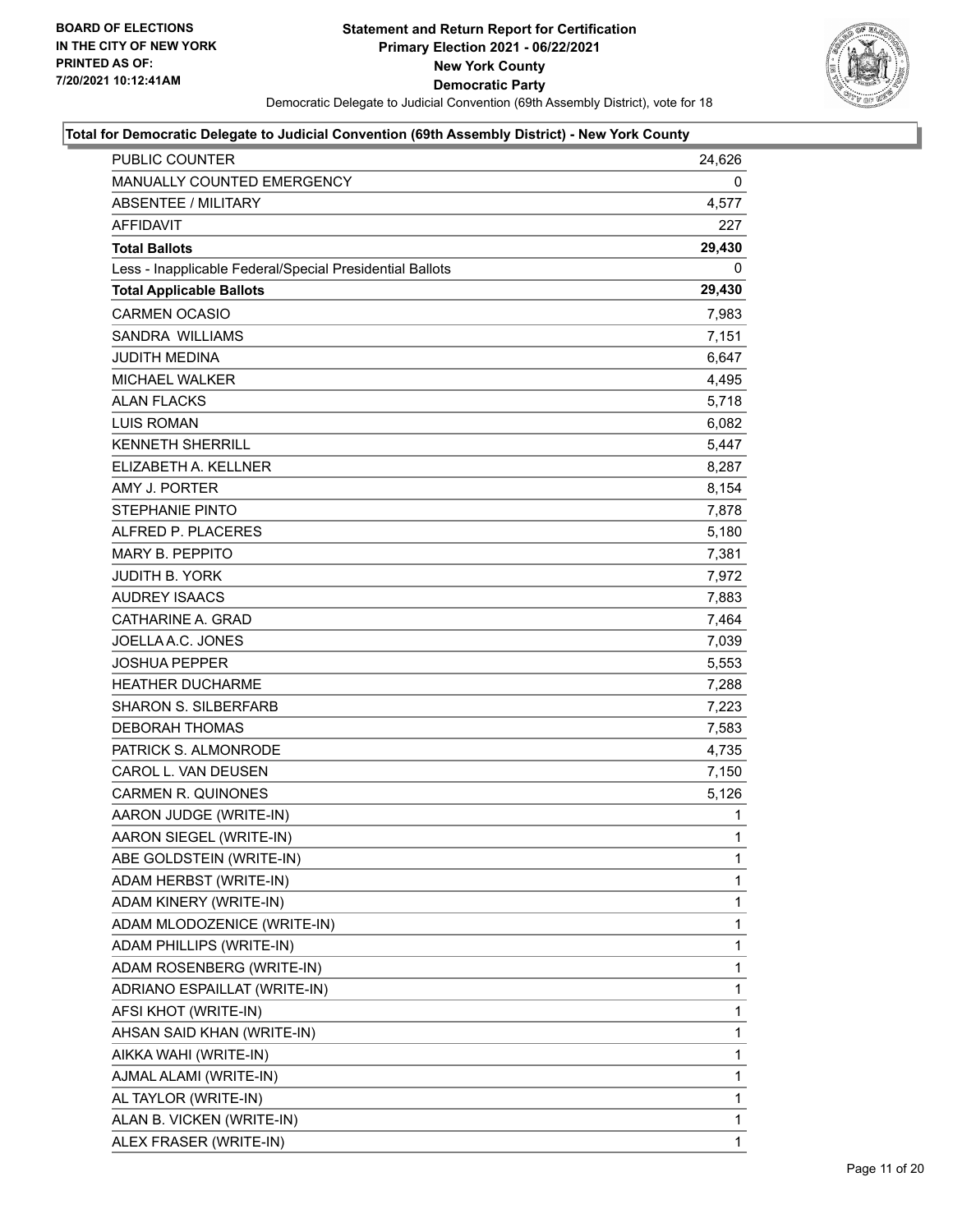

| ALEXANDER GRANT SIMPSON (WRITE-IN) | 1              |
|------------------------------------|----------------|
| ALICE FONTIER (WRITE-IN)           | $\mathbf{1}$   |
| ALICIA HOLLINGER (WRITE-IN)        | 1              |
| ALISON MOREORGO (WRITE-IN)         | 1              |
| ALLEN YANG (WRITE-IN)              | 1              |
| ALLISON DOWNING (WRITE-IN)         | 2              |
| ALVIN BRAGG (WRITE-IN)             | 1              |
| AMAN ALI (WRITE-IN)                | 1              |
| AMELIA HERNANDEZ (WRITE-IN)        | 1              |
| ANA OAKES (WRITE-IN)               | $\overline{c}$ |
| ANALISA TORRES (WRITE-IN)          | 1              |
| ANASTISIA KURY (WRITE-IN)          | 1              |
| ANDREW BLACK (WRITE-IN)            | $\mathbf{1}$   |
| ANDREW CELLI (WRITE-IN)            | $\overline{a}$ |
| ANDREW GOLDMAN (WRITE-IN)          | 1              |
| ANDREW LANG (WRITE-IN)             | 1              |
| ANDREW PODOLIN (WRITE-IN)          | 1              |
| ANDREW POWERS (WRITE-IN)           | 1              |
| ANDREW YANG (WRITE-IN)             | $\mathbf{1}$   |
| ANN MANDESE (WRITE-IN)             | 1              |
| ANN WURGDEN (WRITE-IN)             | 1              |
| ANNA KNIERIM (WRITE-IN)            | 1              |
| ANNIE COSTIMANZO (WRITE-IN)        | 1              |
| ANTHONY EANGEL (WRITE-IN)          | 1              |
| ANTHONY FLETCHER (WRITE-IN)        | $\mathbf{1}$   |
| ANTHONY LOWELL PADMORE (WRITE-IN)  | 1              |
| ANTHONY THOMAS (WRITE-IN)          | 1              |
| ARIA FALCONE (WRITE-IN)            | 1              |
| ARIA GOLDSTEIN (WRITE-IN)          | 1              |
| ARIANNA PHILLIPS (WRITE-IN)        | 1              |
| ARTHUR WEINSTEIN (WRITE-IN)        | $\overline{2}$ |
| ATLAS DE VOIDERE (WRITE-IN)        | 1              |
| <b>BAILEY NICHOLS (WRITE-IN)</b>   | 1              |
| <b>BARACK OBAMA (WRITE-IN)</b>     | 1              |
| BARRY LEIWANT (WRITE-IN)           | 1              |
| BERNIE SANDERS (WRITE-IN)          | 1              |
| BILL CLINTON (WRITE-IN)            | 1              |
| BILL DE BLASIO (WRITE-IN)          | 2              |
| BILL RISEN (WRITE-IN)              | 1              |
| BILLY MCKINNEY (WRITE-IN)          | 1              |
| <b>BOBBY MORGR (WRITE-IN)</b>      | 1              |
| BRANDON NITAD (WRITE-IN)           | 1              |
| BRETT HINE (WRITE-IN)              | 1              |
| BRIAN LEHRER (WRITE-IN)            | 1              |
| BRIAN LEVY (WRITE-IN)              | 1              |
| <b>BRUCE BENNETT (WRITE-IN)</b>    | 2              |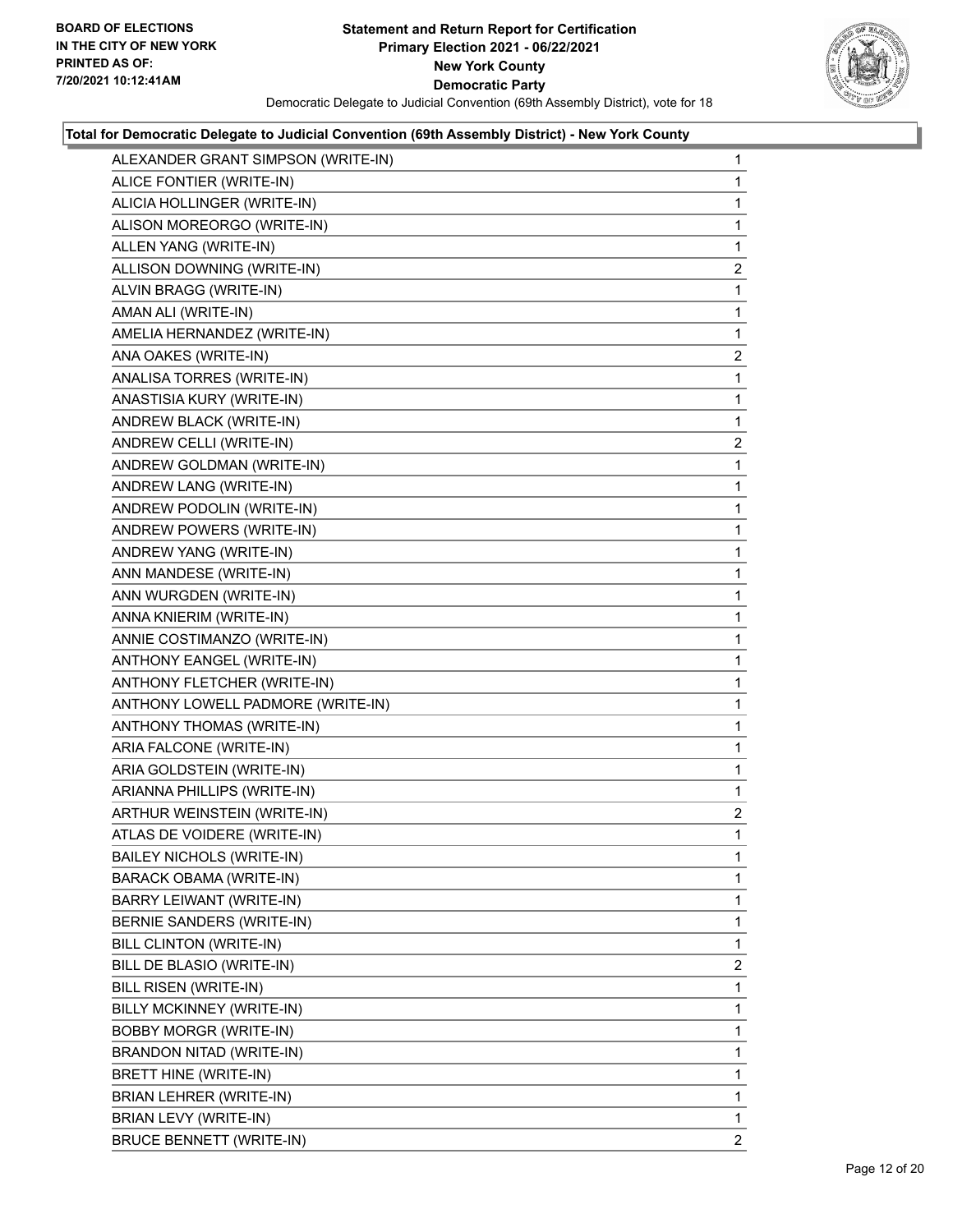

| BRYAN KANG (WRITE-IN)            | 1 |
|----------------------------------|---|
| CAITLYA CLARK (WRITE-IN)         | 1 |
| CAMILLE FLETCHER (WRITE-IN)      | 1 |
| CARLOS R. HERAS (WRITE-IN)       | 3 |
| CARMEN DE LA ROSA (WRITE-IN)     | 1 |
| CAROLINE REED (WRITE-IN)         | 1 |
| CAROLINE SCHWAB (WRITE-IN)       | 1 |
| CAROLYN FAST (WRITE-IN)          | 1 |
| CHARLES GROSS (WRITE-IN)         | 1 |
| CHARLES LINEHAN (WRITE-IN)       | 1 |
| CHARLIE RANGEL (WRITE-IN)        | 1 |
| CHERYL LANCE (WRITE-IN)          | 1 |
| CHIKA OKAFOR (WRITE-IN)          | 1 |
| CHRIS D'ONDFRIO (WRITE-IN)       | 1 |
| CHRIS GASPAR (WRITE-IN)          | 1 |
| CHRIS PAUL (WRITE-IN)            | 1 |
| CHRISTINE J. VICKEN (WRITE-IN)   | 1 |
| CHRISTOPHER GALI (WRITE-IN)      | 1 |
| CIJA HUANEY (WRITE-IN)           | 1 |
| <b>CLAIRE THEOBTE (WRITE-IN)</b> | 1 |
| CLIFF PAUL (WRITE-IN)            | 1 |
| CLYDE LEVY (WRITE-IN)            | 1 |
| CORY ZIMMERMAN (WRITE-IN)        | 1 |
| CURTIS SLIWA (WRITE-IN)          | 1 |
| CYNTHIA DOTY (WRITE-IN)          | 1 |
| CYNTHIA TIBBS (WRITE-IN)         | 1 |
| DAHALIA WILSON (WRITE-IN)        | 1 |
| DAN COHEN (WRITE-IN)             | 1 |
| DAN FASULO (WRITE-IN)            | 1 |
| DAN JACOB (WRITE-IN)             | 1 |
| DAN SHIN (WRITE-IN)              | 1 |
| DAN ZWEIG (WRITE-IN)             | 1 |
| DANA ROBBINS (WRITE-IN)          | 1 |
| DANI SCHWARTZ (WRITE-IN)         | 1 |
| DANIEL FAKTOROVICH (WRITE-IN)    | 1 |
| DANIELLE COOPER (WRITE-IN)       | 1 |
| DANIELLE SKAWGARD (WRITE-IN)     | 1 |
| DARYL N. MILES (WRITE-IN)        | 1 |
| DAVID DHAYON (WRITE-IN)          | 1 |
| DAVID GALANTER (WRITE-IN)        | 1 |
| DAVID J. LIPSKY (WRITE-IN)       | 1 |
| DAVID LEBOWITZ (WRITE-IN)        | 1 |
| DEBI CORNWALL (WRITE-IN)         | 1 |
| DELICIA THOMAS (WRITE-IN)        | 1 |
| DELPHINE S. TAYLOR (WRITE-IN)    | 1 |
| DIANA AYALA (WRITE-IN)           | 1 |
|                                  |   |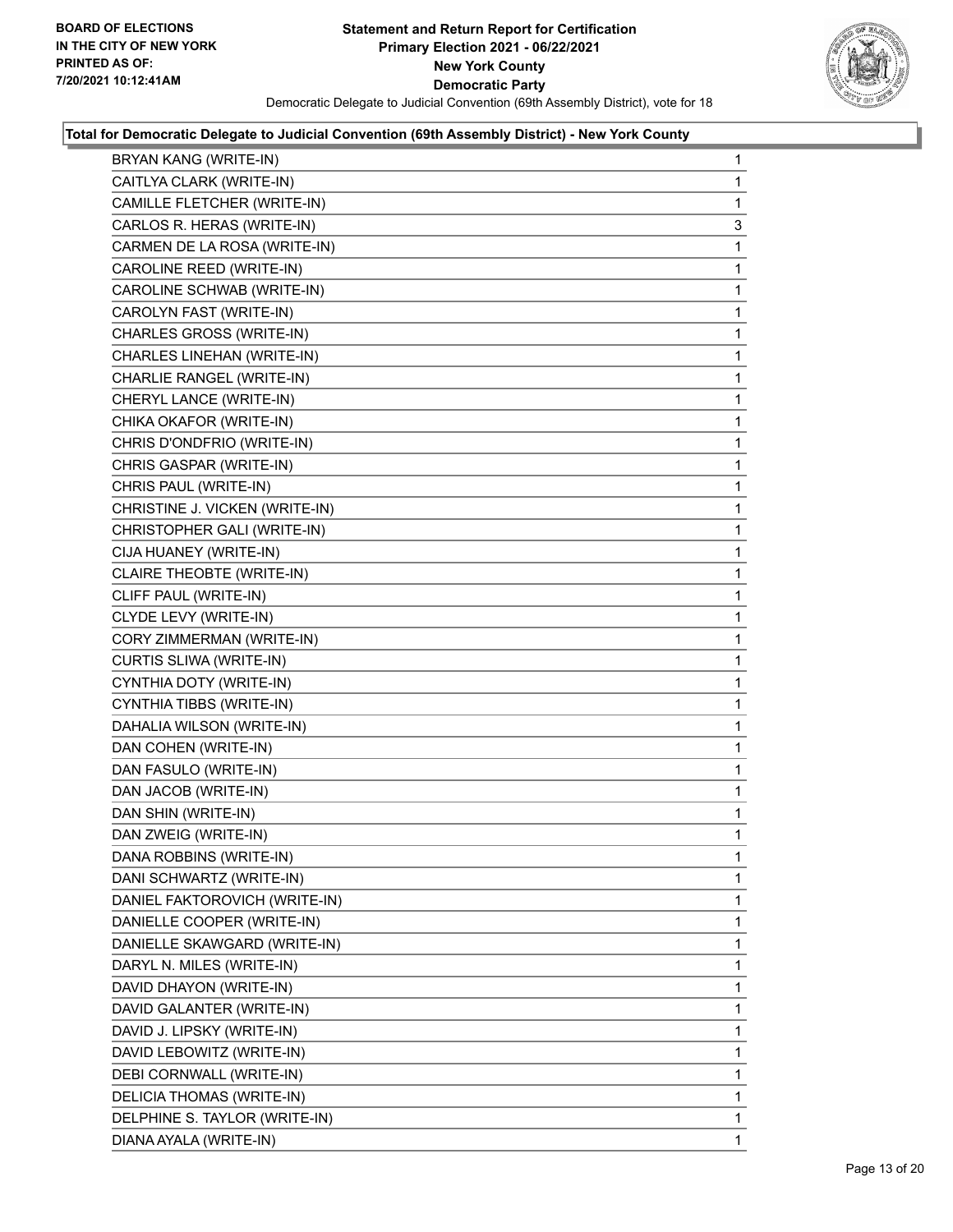

| DIANA BASSO (WRITE-IN)            | $\mathbf{1}$   |
|-----------------------------------|----------------|
| DIANA TYLER (WRITE-IN)            | 1              |
| DIANE FADER (WRITE-IN)            | 1              |
| DIANE GREY (WRITE-IN)             | 1              |
| DIANNE MORALES (WRITE-IN)         | 1              |
| DOMINIC SMITH (WRITE-IN)          | 1              |
| DONALD J. TRUMP (WRITE-IN)        | $\overline{c}$ |
| DR. JILL BIDEN (WRITE-IN)         | 1              |
| EARL WOOD (WRITE-IN)              | $\overline{2}$ |
| ED POWERS (WRITE-IN)              | 1              |
| EDDIE KNIERIM (WRITE-IN)          | 1              |
| EDWARD D FRAZIER (WRITE-IN)       | 1              |
| EDWARD J. DECKER (WRITE-IN)       | 1              |
| EDWIN DIAZ (WRITE-IN)             | 1              |
| EIRAN WEINBERG (WRITE-IN)         | 1              |
| ELAINE HAZZARD (WRITE-IN)         | 7              |
| ELEANA HOGAN (WRITE-IN)           | 1              |
| ELISSA LEVY (WRITE-IN)            | 1              |
| ELIZA ORLINS (WRITE-IN)           | 1              |
| ELIZABETH KOURY (WRITE-IN)        | 1              |
| ELLA WICKNAM (WRITE-IN)           | $\overline{2}$ |
| ELLIOT SPITER (WRITE-IN)          | 1              |
| ELLIOTT BRILL (WRITE-IN)          | 1              |
| ELOM AMEMATERO (WRITE-IN)         | 1              |
| EMILY OLSHANSKY (WRITE-IN)        | 1              |
| EMILY SHEN (WRITE-IN)             | 1              |
| EMMA SCHWAB (WRITE-IN)            | 1              |
| ENI YOUNG KIM (WRITE-IN)          | 1              |
| ERIC VON COELLN (WRITE-IN)        | 1              |
| ERNEST FALTZ (WRITE-IN)           | 1              |
| ERNEST FRITZ (WRITE-IN)           | 1              |
| ETHAN KRASNOO (WRITE-IN)          | 1              |
| EVA NAVOW (WRITE-IN)              | 1              |
| FARRELL BRADY (WRITE-IN)          | 1              |
| FRANCISCO LINDOR (WRITE-IN)       | 1              |
| GABRIEL LEDENSHIEN (WRITE-IN)     | 1              |
| GABRIEL SPERBER (WRITE-IN)        | 1              |
| GABRIELLE KENNEDY (WRITE-IN)      | 1              |
| GAIL WRIGHT (WRITE-IN)            | 1              |
| GALE BREWER (WRITE-IN)            | 1              |
| GEOFF A. BOEHM (WRITE-IN)         | 1              |
| <b>GEORGE FOREMAN (WRITE-IN)</b>  | 1              |
| <b>GERMAN ROMERO (WRITE-IN)</b>   | 1              |
| <b>GERRIT COLE (WRITE-IN)</b>     | 1              |
| GIULIA PRERITI (WRITE-IN)         | 1              |
| <b>GLENN GUCCIARDO (WRITE-IN)</b> | 1.             |
|                                   |                |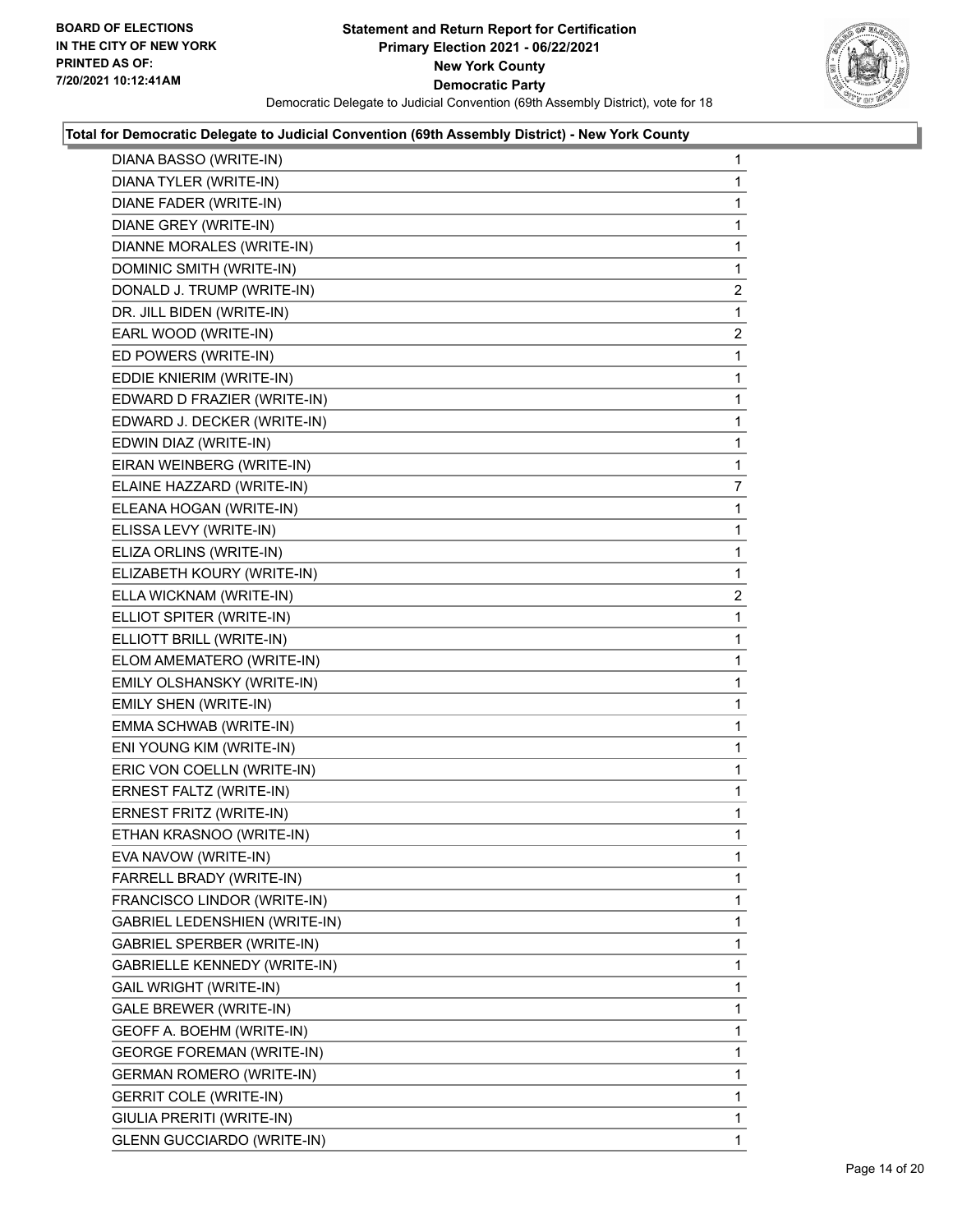

| <b>GORDO ROMAN (WRITE-IN)</b>      | 1              |
|------------------------------------|----------------|
| <b>GRACE VEE (WRITE-IN)</b>        | 1              |
| <b>GRETCHEN BOUGE (WRITE-IN)</b>   | 1              |
| <b>GRETCHEN BROGES (WRITE-IN)</b>  | 1              |
| <b>GRETCHEN WARSLEY (WRITE-IN)</b> | 1              |
| <b>GRIFFIN SHELLEY (WRITE-IN)</b>  | 1              |
| HAL BERGOLD (WRITE-IN)             | $\mathbf{1}$   |
| HAL PHILLIPS (WRITE-IN)            | 1              |
| HANNAH EHRINSPIEL (WRITE-IN)       | 1              |
| HELEN ROSENTHAL (WRITE-IN)         | $\mathbf{1}$   |
| HENRY AERY (WRITE-IN)              | 1              |
| HENRY KNIERIM (WRITE-IN)           | 1              |
| HERBERT MICHAEL (WRITE-IN)         | $\mathbf{1}$   |
| HILLARY CLINTON (WRITE-IN)         | 1              |
| HILLEL JACOB (WRITE-IN)            | 1              |
| HOPE LEE (WRITE-IN)                | $\mathbf{1}$   |
| HUNTER BIDEN (WRITE-IN)            | 1              |
| IMAN JAROUDI (WRITE-IN)            | 1              |
| IRA SELDMAN (WRITE-IN)             | $\overline{2}$ |
| IRENE DESS (WRITE-IN)              | $\overline{2}$ |
| ISIDRA VEGA (WRITE-IN)             | 1              |
| IVANKA TRUMP (WRITE-IN)            | 1              |
| J.D DAVIS (WRITE-IN)               | 1              |
| JACHOMS PUBER (WRITE-IN)           | 1              |
| JACOB DEGROM (WRITE-IN)            | $\overline{2}$ |
| JAKE COLOSA (WRITE-IN)             | 1              |
| JAMES ARROWSMITH (WRITE-IN)        | 1              |
| JAMES CONNELL III (WRITE-IN)       | 1              |
| JAMES LEVINE (WRITE-IN)            | 1              |
| JAMES MCCAM (WRITE-IN)             | 1              |
| JAMIE POWERS (WRITE-IN)            | $\mathbf{1}$   |
| JANET KOSHER (WRITE-IN)            | 1              |
| JAY R. HALFON (WRITE-IN)           | 1              |
| JED WELLS (WRITE-IN)               | 1              |
| JEFF MENEI (WRITE-IN)              | 1              |
| JEFFERY PRICE (WRITE-IN)           | 1              |
| JENNETTE TOOMER (WRITE-IN)         | 1              |
| JENNIFER COLYER (WRITE-IN)         | 1              |
| JENNIFER FRANKLAN (WRITE-IN)       | 1              |
| JENNY LIN (WRITE-IN)               | 1              |
| JERRALD NADLER (WRITE-IN)          | 1              |
| JESSE LEGROS (WRITE-IN)            | 1              |
| JESSICA SINGER (WRITE-IN)          | 1              |
| <b>JESSICA THOMAS (WRITE-IN)</b>   | 1              |
| JILL NELSON (WRITE-IN)             | 1              |
| JILLIAN BONNANNE (WRITE-IN)        | 1              |
|                                    |                |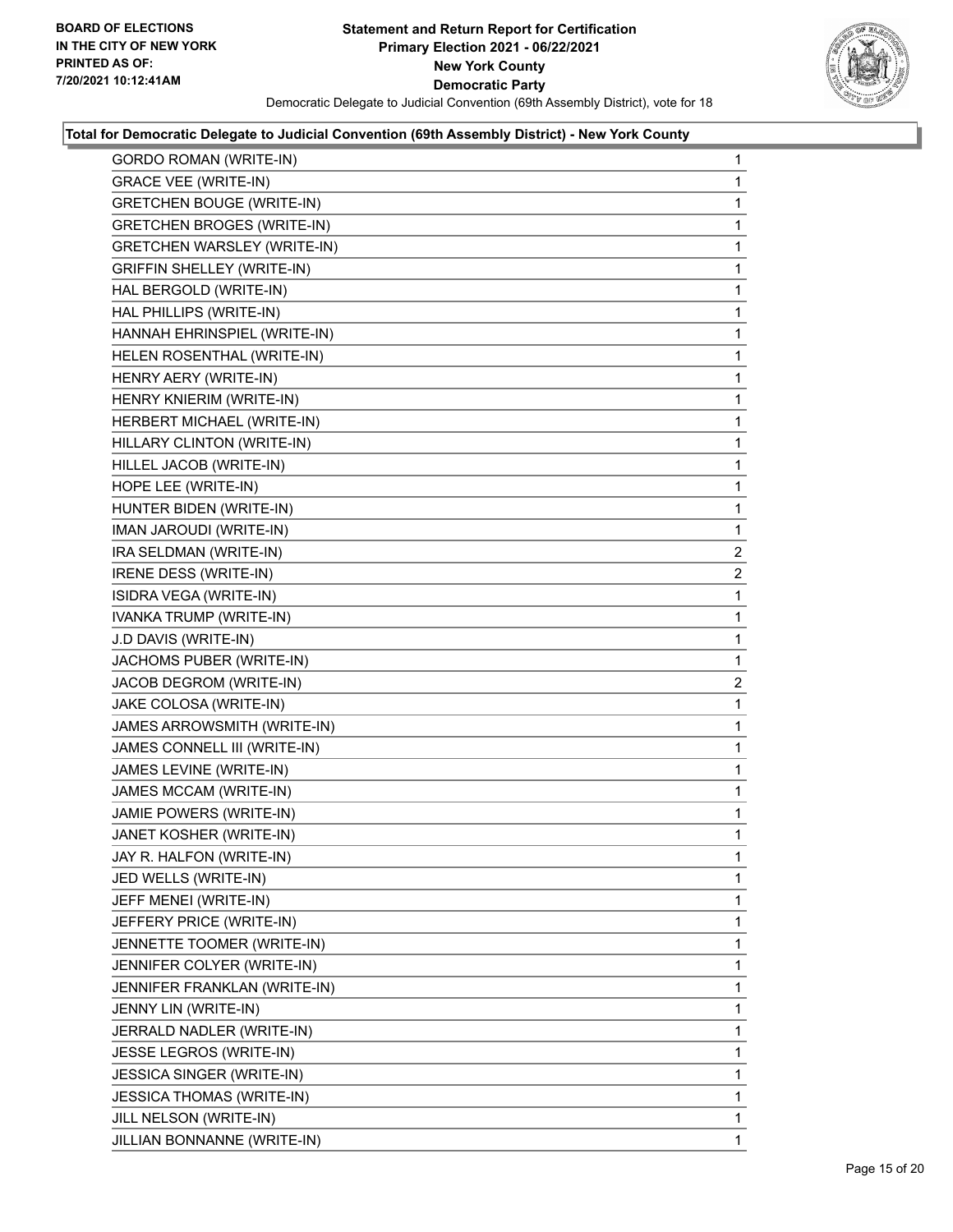

| JO ANN WHITEHORN (WRITE-IN)      | $\mathbf{1}$   |
|----------------------------------|----------------|
| JOAN GRECO (WRITE-IN)            | $\overline{2}$ |
| JOAN STUMPF (WRITE-IN)           | 1              |
| JOCLYN SCHELTZ (WRITE-IN)        | 1              |
| JODIE FISCHER (WRITE-IN)         | 1              |
| JOHN BARITA (WRITE-IN)           | 1              |
| JOHN CHAMBERS (WRITE-IN)         | 1              |
| JOHN CIANTRO (WRITE-IN)          | 1              |
| JOHN J. KENNY (WRITE-IN)         | 1              |
| JOHN LOWLASKI (WRITE-IN)         | 1              |
| JOHN PEREZ (WRITE-IN)            | 1              |
| JOHN POWERS (WRITE-IN)           | 1              |
| JOHN RIGORES (WRITE-IN)          | 1              |
| JON ABADY (WRITE-IN)             | 1              |
| JONATHAN LEVIN (WRITE-IN)        | 1              |
| JONATHAN MOORE (WRITE-IN)        | 1              |
| JONATHAN ROBERTS (WRITE-IN)      | 1              |
| JONATHAN VILLAR (WRITE-IN)       | 1              |
| JOSEPH COHEN (WRITE-IN)          | 1              |
| JOSEPH DARCY (WRITE-IN)          | 1              |
| JOSEPH ORLEANS (WRITE-IN)        | 1              |
| JOSEPH SELEH (WRITE-IN)          | 1              |
| JOSH ARBADOBA (WRITE-IN)         | 1              |
| JOSHUA STERN (WRITE-IN)          | 1              |
| <b>JOSIAH OBORNY (WRITE-IN)</b>  | 1              |
| JULE MEIN (WRITE-IN)             | 1              |
| JULIUS MORRIS (WRITE-IN)         | 1              |
| JUMAANE D. WILLIAMS (WRITE-IN)   | $\overline{2}$ |
| <b>JUSTIN SPINO (WRITE-IN)</b>   | 1              |
| KAREN DIETSHE (WRITE-IN)         | 1              |
| KAREN GOLDSTEIN (WRITE-IN)       | 1              |
| KARL LAVY (WRITE-IN)             | 1              |
| KASIA DONAHUE (WRITE-IN)         | 1              |
| KATHERINE B. HARRISON (WRITE-IN) | 1              |
| KATIE HYDE (WRITE-IN)            | 1              |
| KAY MURRAY (WRITE-IN)            | 1              |
| KENNETH B. ROBERTS (WRITE-IN)    | 1              |
| KENNETH BELKIN (WRITE-IN)        | 1              |
| KEVIN BAKER (WRITE-IN)           | 1              |
| <b>KEVIN BURSON (WRITE-IN)</b>   | 1              |
| KEVIN PILLAR (WRITE-IN)          | 1              |
| KEVIN SMITH (WRITE-IN)           | 1              |
| KRISTEN CERRERO (WRITE-IN)       | 1              |
| LABIBA CHOWDHUNG (WRITE-IN)      | 1              |
| LANDON WICKNAM (WRITE-IN)        | 3              |
| LASA TRUMP (WRITE-IN)            | 1              |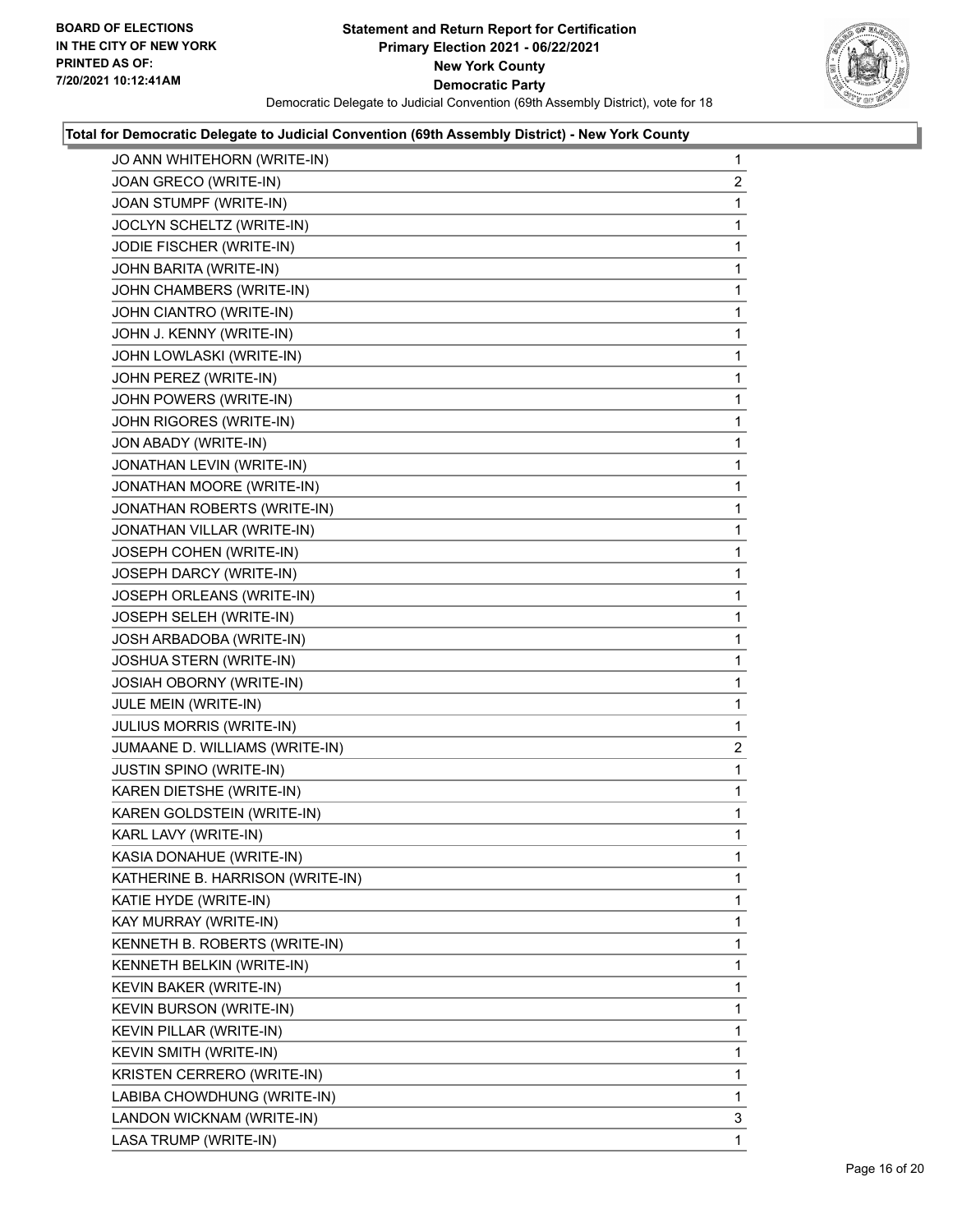

| LEAIS G KEISUOFF (WRITE-IN)      | $\mathbf{1}$   |
|----------------------------------|----------------|
| LEE BOLLINGER (WRITE-IN)         | 1              |
| LEE ROLONIT (WRITE-IN)           | 1              |
| LESLE MURPHY (WRITE-IN)          | 1              |
| LESLIE POWERS (WRITE-IN)         | 1              |
| LEWIS C. TAISHAFF (WRITE-IN)     | 1              |
| LILLIAN ROBERTS (WRITE-IN)       | 1              |
| LINDA A ROSENTHAL (WRITE-IN)     | 1              |
| LINDSEY BOYLAN (WRITE-IN)        | 1              |
| LISA HOYES (WRITE-IN)            | 1              |
| LUCAS LARSON (WRITE-IN)          | 1              |
| LUCAS SORRENTINO (WRITE-IN)      | 1              |
| MALCOLM FONTIER (WRITE-IN)       | 1              |
| MANKA MEIS (WRITE-IN)            | 1              |
| MARCO HERNANDEZ (WRITE-IN)       | 1              |
| MARCUS STRUMAN (WRITE-IN)        | 1              |
| MARGARET CHIN (WRITE-IN)         | 1              |
| MARGARET STEINFELS (WRITE-IN)    | 1              |
| MARIA DUNZILO (WRITE-IN)         | 1              |
| MARIA ORDONEZ (WRITE-IN)         | $\overline{2}$ |
| MARINA LUTZ (WRITE-IN)           | 1              |
| MARISSA BRANSON (WRITE-IN)       | 1              |
| MARSHALL M. MATHERS (WRITE-IN)   | 1              |
| MARY HELE SPERBER (WRITE-IN)     | 1              |
| MARY LYNCH (WRITE-IN)            | 1              |
| MATHILDE DAVIS (WRITE-IN)        | 1              |
| MATTHEW LEBOWITZ (WRITE-IN)      | 1              |
| MAUD MARON (WRITE-IN)            | 1              |
| MAX TAFFER (WRITE-IN)            | 1              |
| MAXINE SLEYER (WRITE-IN)         | 1              |
| MCCAULY COKIN (WRITE-IN)         | 1              |
| MELAT ESKENDER (WRITE-IN)        | 1              |
| MELISSA MARK-VIVERITO (WRITE-IN) | 1              |
| MICHAEL BLOOMBERG (WRITE-IN)     | 2              |
| MICHAEL BRADLEY (WRITE-IN)       | 1              |
| MICHAEL CONFOLTO (WRITE-IN)      | 1              |
| MICHAEL GARLAND (WRITE-IN)       | 1              |
| MOLLY MURRAY (WRITE-IN)          | 1              |
| MRYA ROCHELSON (WRITE-IN)        | 1              |
| NAEHDM SICHERMAN (WRITE-IN)      | 1              |
| NANCY CONNERY (WRITE-IN)         | 1              |
| NAOMI MUIZ (WRITE-IN)            | 1              |
| NATALIE POWERS (WRITE-IN)        | 1              |
| NOAH KAUFMAN (WRITE-IN)          | 2              |
| NOAH PECHTER (WRITE-IN)          | 1              |
| NYDIA VELAZQUEZ (WRITE-IN)       | 1.             |
|                                  |                |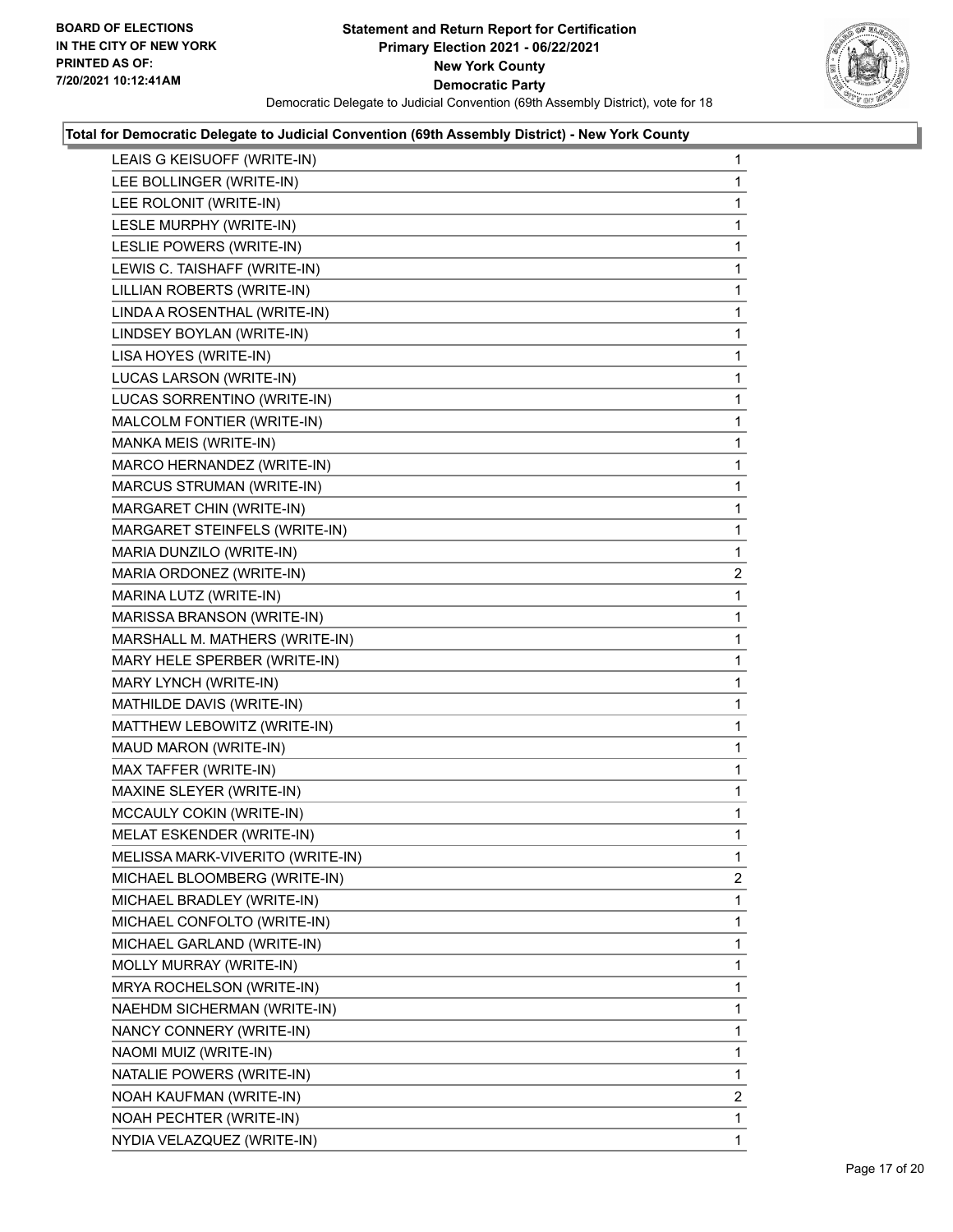

| OMER SEMAN (WRITE-IN)           | $\overline{2}$ |
|---------------------------------|----------------|
| PAMELA ALLEN (WRITE-IN)         | 1              |
| PAMELA HAYES (WRITE-IN)         | 1              |
| PAPA M. MAN (WRITE-IN)          | 1              |
| PAPERBOY LOVE PRINCE (WRITE-IN) | 1              |
| PATRICIA DARCY (WRITE-IN)       | 1              |
| PAUL SHNEYER (WRITE-IN)         | 4              |
| PEGGY L. COLLEN (WRITE-IN)      | 2              |
| PENNAH EDWAK (WRITE-IN)         | 1              |
| PETER ALONSO (WRITE-IN)         | 1              |
| PETER ZIMMERMAN (WRITE-IN)      | 1              |
| PHILOMENA SAVARESE (WRITE-IN)   | 1              |
| PHYLLIS SPERLING (WRITE-IN)     | 1              |
| QUINCY PRINESA (WRITE-IN)       | 1              |
| RANDEE ROMANER (WRITE-IN)       | $\mathbf{1}$   |
| RAYMOND SHMD (WRITE-IN)         | 1              |
| RAYMOND WONG (WRITE-IN)         | 1              |
| RICHARD EMERY (WRITE-IN)        | 1              |
| RICHARD ROBBINS (WRITE-IN)      | 1              |
| RICHARD SIEGEL (WRITE-IN)       | 2              |
| RICHARD SONTEGRAH (WRITE-IN)    | 1              |
| RISA FISHER (WRITE-IN)          | 1              |
| RISA SHOUD (WRITE-IN)           | 1              |
| ROBERT BARDIN (WRITE-IN)        | 6              |
| ROBERT BOTFIELD (WRITE-IN)      | 1              |
| ROBERT LEVY (WRITE-IN)          | 1              |
| ROBERT SIMON (WRITE-IN)         | 1              |
| ROBERT SUNDEEN (WRITE-IN)       | 1              |
| ROGER WAREHAN (WRITE-IN)        | 1              |
| ROSS MOSKOWITZ (WRITE-IN)       | $\overline{a}$ |
| RUDI WEINBERG (WRITE-IN)        | 1              |
| RUDOLPH GIULIANI (WRITE-IN)     | 1              |
| RUTH D. YOSHPAN (WRITE-IN)      | 1              |
| SAM BARTOS (WRITE-IN)           | 5              |
| SAMANTHA BEC (WRITE-IN)         | 1              |
| SARA STEINBURG (WRITE-IN)       | 1              |
| SARAH BRADLEY (WRITE-IN)        | 1              |
| SCOTT STRINGER (WRITE-IN)       | 1              |
| SEAN MAGERS (WRITE-IN)          | $\overline{2}$ |
| SETH WEO (WRITE-IN)             | 1              |
| SHERRY LEIWANT (WRITE-IN)       | 1              |
| SIMON CHAHAKA (WRITE-IN)        | 1              |
| SLAYTON UNDERWOOD (WRITE-IN)    | 1              |
| SONJA WICKHAM (WRITE-IN)        | 1              |
| STEPHANIE TEENAZIAN (WRITE-IN)  | 1              |
| STEPHANIE TEGNAZIAN (WRITE-IN)  | 4              |
|                                 |                |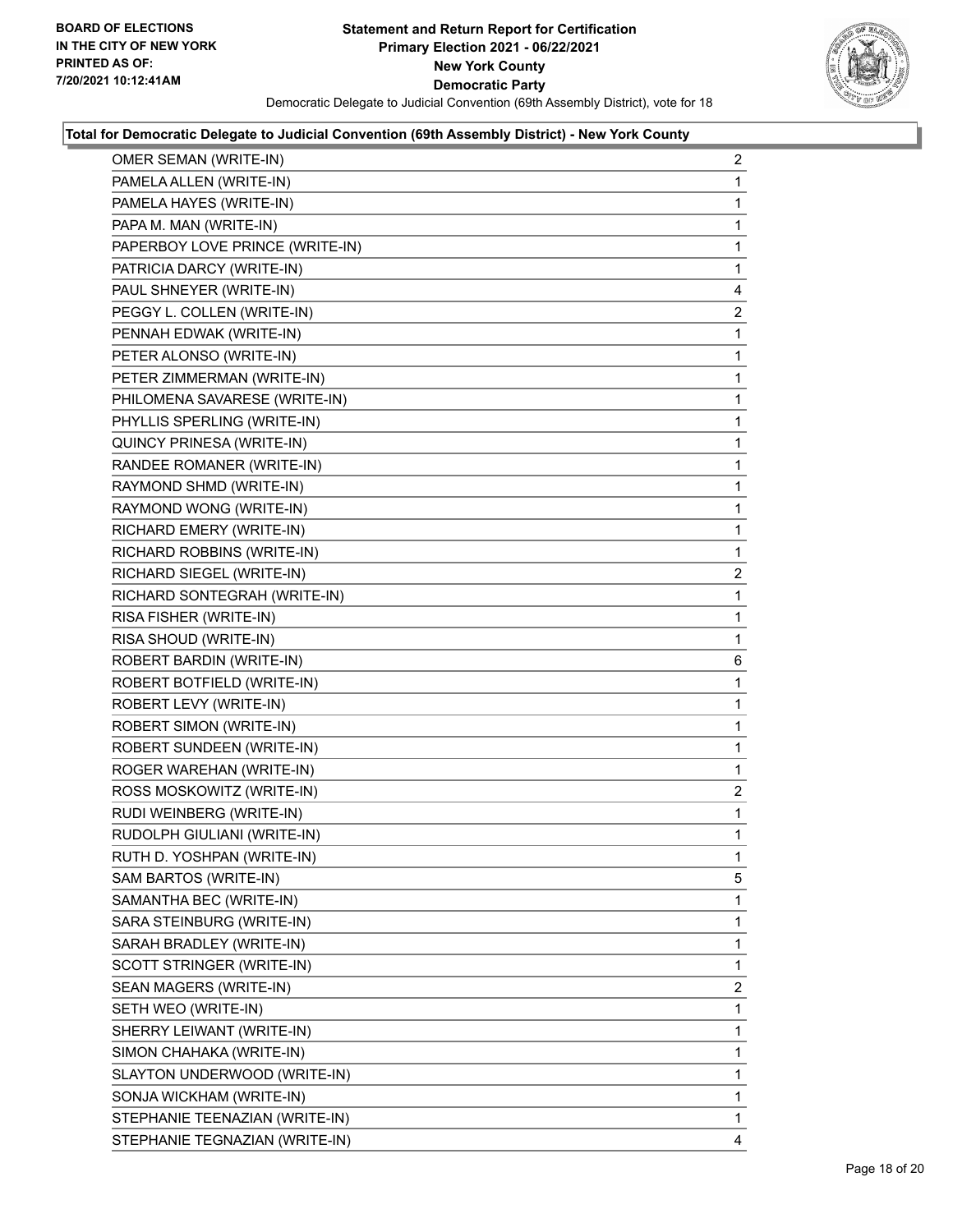

| STEPHEN A. MARSHALL (WRITE-IN)            | 1              |
|-------------------------------------------|----------------|
| STEPHEN ABRAMS-DOWNEY (WRITE-IN)          | 1              |
| STUART MAIH (WRITE-IN)                    | 1              |
| SUMAYA GONI (WRITE-IN)                    | 1              |
| SUSAN KUPTERBERG (WRITE-IN)               | 1              |
| SUSAN LARABE (WRITE-IN)                   | 1              |
| SUSAN LEE (WRITE-IN)                      | 1              |
| SUSAN STEMPLESKI (WRITE-IN)               | 1              |
| SUSANNA K. SHULL (WRITE-IN)               | 1              |
| TACKO FALL (WRITE-IN)                     | 1              |
| TAISRON WALKER (WRITE-IN)                 | 1              |
| TED PORETS (WRITE-IN)                     | 1              |
| TELAT AMAN (WRITE-IN)                     | 1              |
| THOMAS B. SHULL (WRITE-IN)                | 1              |
| THOMAS KNIERIM (WRITE-IN)                 | 1              |
| THOMAS NIO (WRITE-IN)                     | 1              |
| THOMAS SCOTT (WRITE-IN)                   | 1              |
| THOMAS SHEEDY (WRITE-IN)                  | 1              |
| TOBIN KOHANE (WRITE-IN)                   | 1              |
| TOM KLUN (WRITE-IN)                       | 1              |
| TOM THIBIDUM (WRITE-IN)                   | 1              |
| TREVOR MAX (WRITE-IN)                     | 1              |
| TYLER BRANCH (WRITE-IN)                   | 1              |
| TYLER ONE (WRITE-IN)                      | $\mathbf 1$    |
| UNATTRIBUTABLE WRITE-IN (WRITE-IN)        | 171            |
| UNCOUNTED WRITE-IN PER STATUTE (WRITE-IN) | 2              |
| VERONICA BENNETT (WRITE-IN)               | 1              |
| VERONICA DIBARIDON (WRITE-IN)             | 1              |
| VERONICA STEVENS (WRITE-IN)               | 1              |
| <b>VICTOR SHELLEY (WRITE-IN)</b>          | 1              |
| WENDY STRYKER (WRITE-IN)                  | 1              |
| WILLIAM HOGAR (WRITE-IN)                  | 1              |
| WILLIAM MILLER (WRITE-IN)                 | 1              |
| WILSON BEAN (WRITE-IN)                    | $\overline{2}$ |
| WINFRED MANION (WRITE-IN)                 | 1              |
| ZACK F. BOOSER (WRITE-IN)                 | 1              |
| ZACK WEINER (WRITE-IN)                    | 1              |
| ZOILA MARTE (WRITE-IN)                    | 1              |
| ZOILE MARTE (WRITE-IN)                    | 1              |
| <b>Total Votes</b>                        | 156,015        |
| Unrecorded                                | 373,725        |